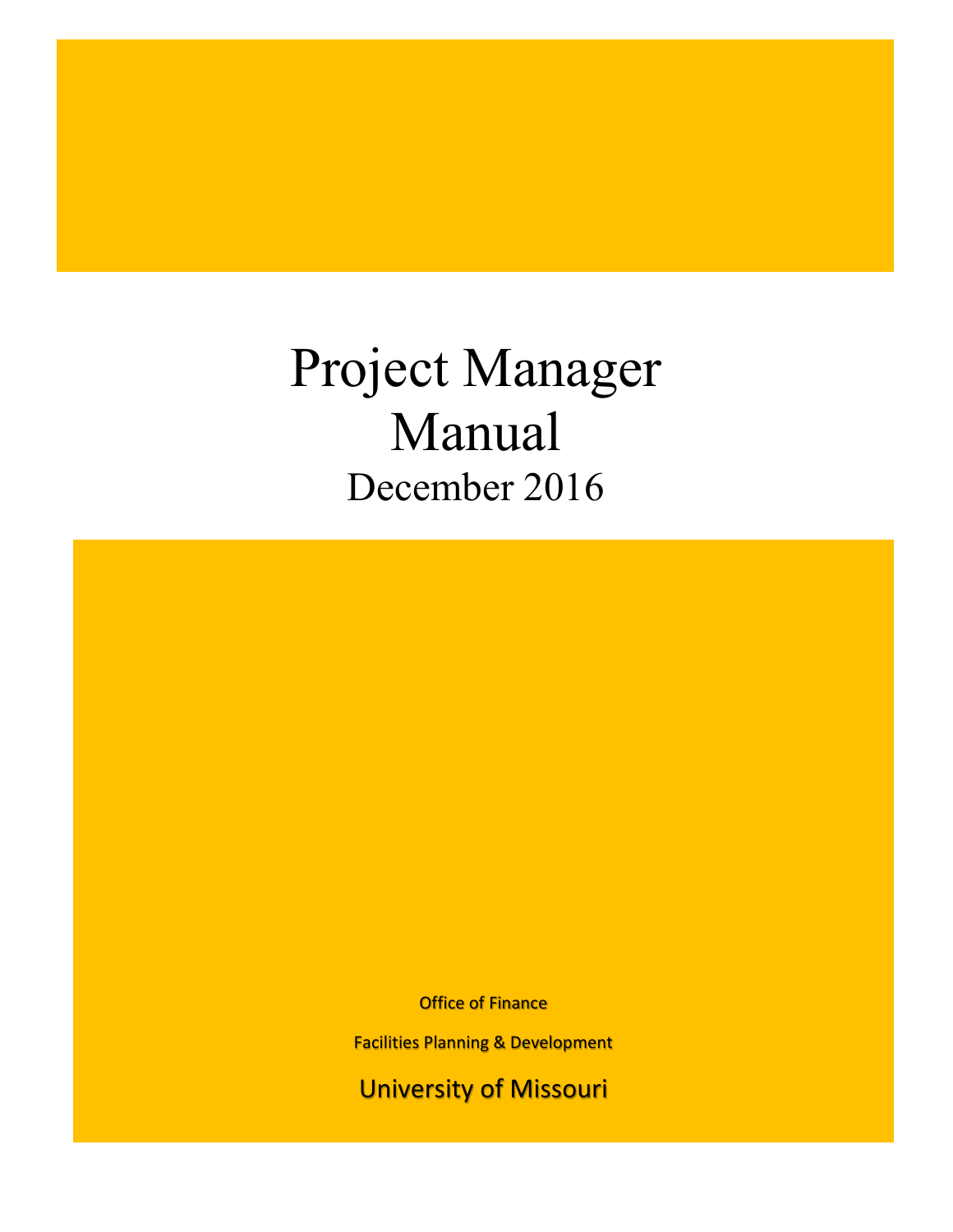# **Table of Contents**

| <b>Chapter 1: General Information for Project Managers</b> |    |
|------------------------------------------------------------|----|
|                                                            |    |
| I.                                                         |    |
| П.                                                         |    |
|                                                            |    |
|                                                            |    |
|                                                            |    |
|                                                            |    |
| I.                                                         |    |
| Н.                                                         |    |
|                                                            |    |
|                                                            |    |
| Chapter 4: Board of Curator Approval Process 14            |    |
| I.                                                         |    |
|                                                            |    |
| I.                                                         |    |
| П.                                                         |    |
|                                                            |    |
|                                                            |    |
|                                                            |    |
| I.                                                         |    |
|                                                            |    |
|                                                            |    |
| <b>Chapter 7: Construction Phase Responsibilities31</b>    |    |
|                                                            |    |
|                                                            | 37 |
|                                                            |    |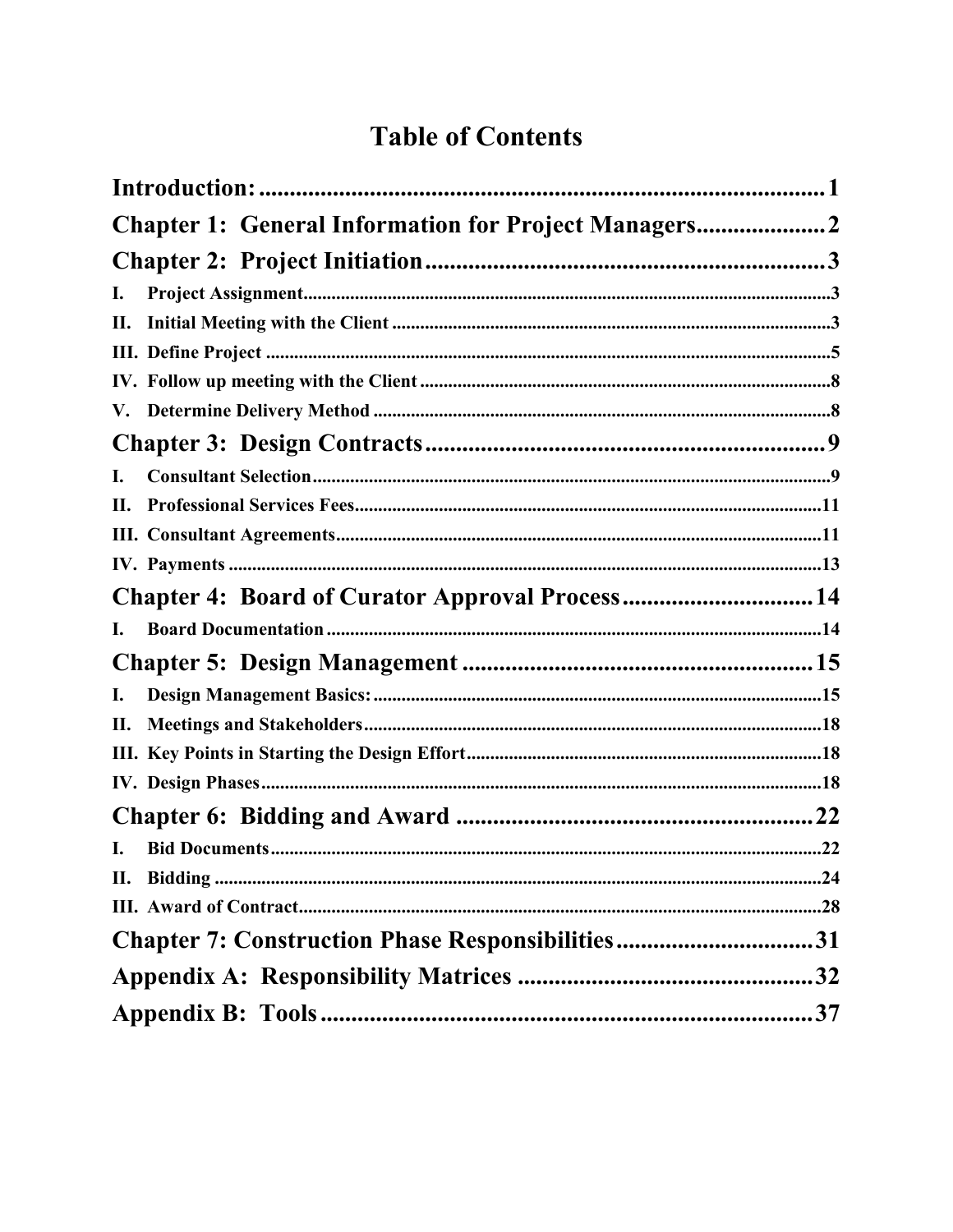## <span id="page-2-0"></span>**Introduction:**

This manual describes responsibilities and procedures for the Project Manager for the design and construction of University projects. All information is consistent with the University of Missouri [collected rules and regulations](https://www.umsystem.edu/ums/rules/collected_rules/business/ch70/70.060_consulting_design_and_construction) as approved by the Board of Curators, the UM [Business Policy](https://www.umsystem.edu/ums/rules/bpm/)  [Manual,](https://www.umsystem.edu/ums/rules/bpm/) and the [Facilities Management Policy and Procedure Manual.](https://www.umsystem.edu/ums/rules/fpm/)

The Project Manager is assigned by the campus to manage a project through the design, bidding and award phases. This person is responsible for the coordination of the consultant selection and design process and serves as the point of contact between the Consultant and the University. The Project Manager is responsible for the Scope, Budget and Schedule for the project and is expected to protect the assets and resources of the University.

The Construction Project Manager (CPM) is also assigned by the campus to manage the project from construction contract award through construction warranty. The PM invites the CPM to all document review meetings for constructability review, as well as input on site issues, scheduling, and contingency. The project management is transferred to the CPM once the construction contract has been signed. The CPM is the University's on-site field representative who coordinates the administration of the construction contract. Communication among the Contractor, Consultant and the University flows through the CPM. The PM's role is to assist with technical issues, unforeseen conditions, design errors or design changes as needed throughout the construction of the project. The CPM updates the PM on project progress and engages them when necessary (design changes, change orders, etc.) throughout the construction process. [A matrix of PM versus](https://uminfopoint.umsystem.edu/media/fa/management/facilities/docs/Responsibility%20Matrix%20PM%20vs%20CPM.pdf)  [CPM responsibilities](https://uminfopoint.umsystem.edu/media/fa/management/facilities/docs/Responsibility%20Matrix%20PM%20vs%20CPM.pdf) is located in Appendix A.

The [Facilities Management Policy and Procedure Manual](https://www.umsystem.edu/ums/rules/fpm) is located on the FPD website and provides information and guidance in addition to this manual for the Project Manager. The [Consultant Procedures and Design Guidelines](https://www.umsystem.edu/ums/fa/facilities/guidelines/) is another important resource for the PM. The [FPD](https://www.umsystem.edu/ums/fa/facilities/)  [website](https://www.umsystem.edu/ums/fa/facilities/) contains a [Document Page](https://www.umsystem.edu/ums/fa/facilities/fpd_forms_page) with many of the University standard documents. This is where the most current version of these documents can be found. A [matrix of System versus Campus](https://uminfopoint.umsystem.edu/media/fa/management/facilities/docs/Responsibility%20Matrix%20System%20vs%20Campus.pdf)  [responsibilities](https://uminfopoint.umsystem.edu/media/fa/management/facilities/docs/Responsibility%20Matrix%20System%20vs%20Campus.pdf) is located in Appendix A.

Project Management Goals:

Add Value Verify and Improve Quality Maintain Budget and Schedule Provide Leadership

Note: This manual address the traditional and most often used delivery method of design - bid, build. The other delivery methods discussed in the FMPP follow similar standards to processes discussed within this manual. The PM and CPM should read the specific documents or suite of documents on the FPD webpage.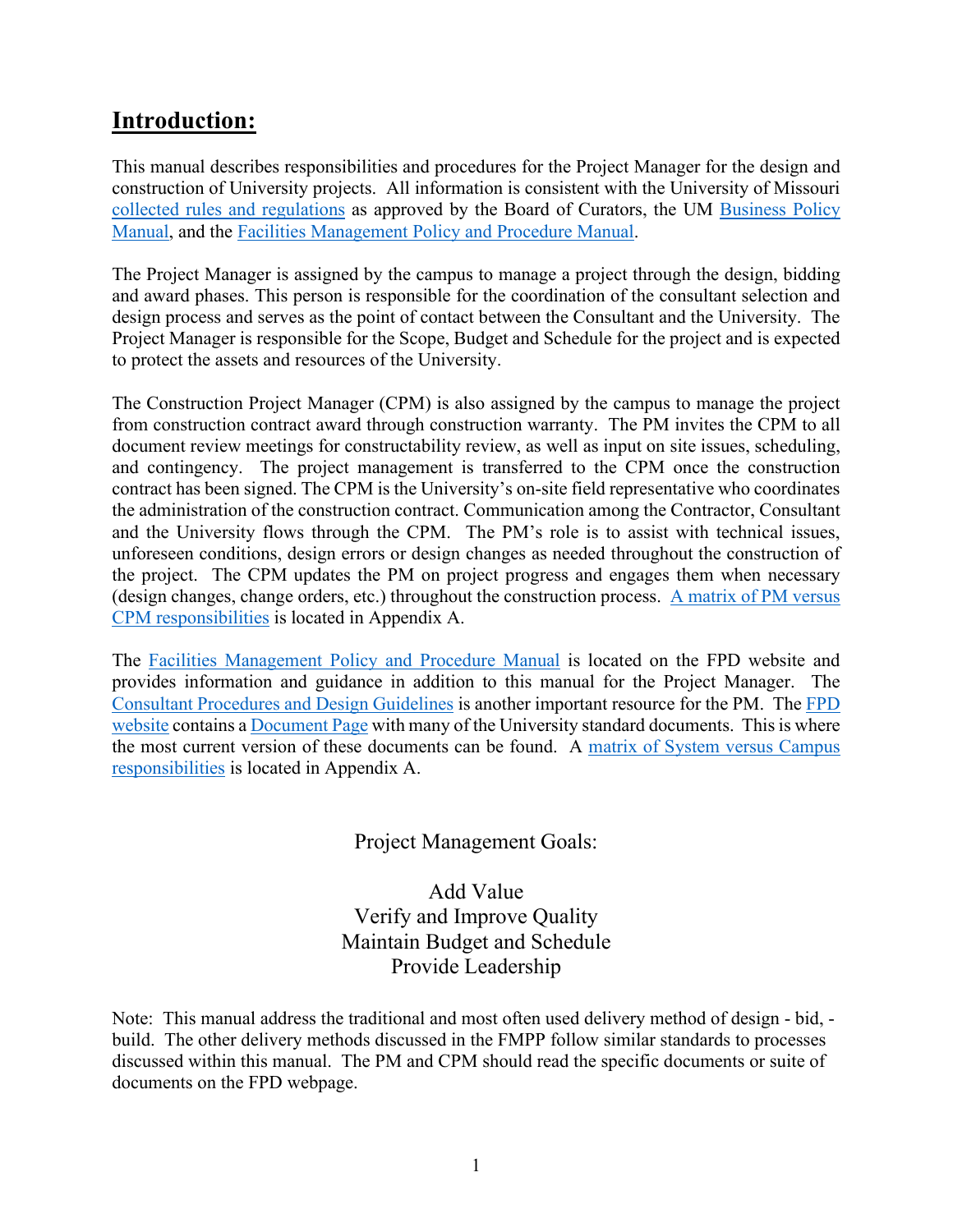## <span id="page-3-0"></span>**Chapter 1: General Information for Project Managers**

- I. Projects exist to meet campus objectives. The PM serves the campus through managing the project to a successful completion. Success is gauged by reaching the project objectives and the satisfaction of the Project Shareholders (the client/user, funding group, students, faculty, public, campus administration & staff, Curators, PM, Director, and Consultant). Key objectives are scope, time, & budget.
- II. The PM provides leadership for the project and builds consensus before setting direction. University projects involve building committees, campus groups, and system administrators.
- III. The [CONSULTANT PROCEDURES AND DESIGN GUIDELINES \(CPDG\)](https://www.umsystem.edu/ums/fa/facilities/guidelines/) contains the standards and expectations for Consultants on UM Design and Construction Projects. The items noted here are polices for Project Managers.
- IV. No unilateral decisions will be made by the PM on items not covered by University policy or the CPDG. The PM and the Client/User will be involved in discussion and a consensus reached, as well as other campus stakeholders (i.e. Maintenance, IT, Energy Management, etc.). Avoid campus politics, retain your objectivity, and always advocate the policies of the University.
- V. The PM will Schedule and Chair all meetings. The PM should be represented at any project related meeting unless the agenda is not germane to the design process. PM must be included in all project related communication.
- VI. The PM will be proactive in identifying issues that may require special instructions and to discuss these with the Client/User. The Consultant is responsible to design according to the requirements in the Design Standards unless directed by the PM.
- VII. The PM is expected to provide strong leadership to the design process and in the resolution of design decisions. The PM will give consideration to code requirements, Life Cycle Costs, and constructability in leading the resolution of design decisions.
- VIII. The Client/User must be given all facts and allowed to make decisions where appropriate (for instance, code compliance, and University business procedures are not optional).
- IX. The PM will require the Consultant to make recommendations with justification on any design decisions required of the Owner.
- X. Designs must meet code. A code review is required on all projects. No variances are allowed without written approval from the UM Director of Facilities Planning & Development, see [Chapter 3 Building and Fire Code Policy](https://www.umsystem.edu/ums/rules/fpm/3_Facilities_Master_Planning) of FMPP manual.

**PM must balance the scope to meet client and institutional needs, codes, and standards.**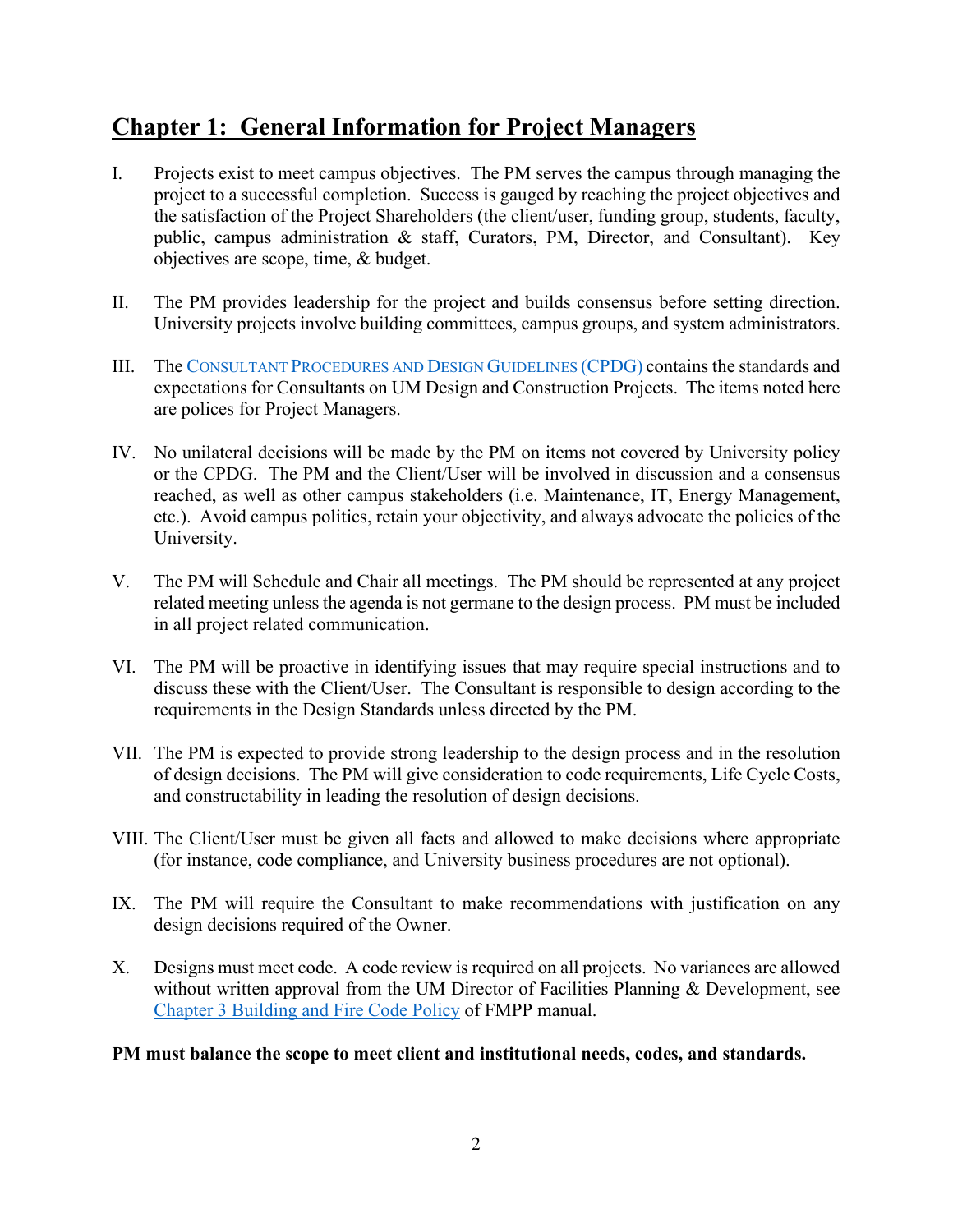## <span id="page-4-0"></span>**Chapter 2: Project Initiation**

#### <span id="page-4-1"></span>**I. Project Assignment**

- A. The Director assigns the project to the PM.
- B. PM will telephone or e-mail the client contact.
	- 1. Introduce yourself
	- 2. Get general information on project
	- 3. Set up first meeting and site visit
- C. If project is estimated to be over \$500,000 in construction or A/E fees are estimated to be over \$100,000, then a **Project Information Form** (PIF) is created and sent to UM Facilities Planning & Development (FPD). FPD will assign a contact person for code reviews and BOC approvals if applicable.

### <span id="page-4-2"></span>**II. Initial Meeting with the Client**

- A. Orient the client to the design and construction process.
	- 1. Consultant Selection Process
	- 2. Planning Programming Phase
	- 3. Schematic Phase
	- 4. Design Development Phase
	- 5. Construction Document Phase
	- 6. Bidding Phase
	- 7. Construction Phase
- B. Discuss the project manager role.
	- 1. PM is the interface between client, University, and consultant
	- 2. PMs hire and manage outside consultants
	- 3. Role of PM as a facilitator
	- 4. **All** communications and instructions to the Consultant will be made by the PM.
- C. Discuss client's role.
	- 1. Communication
	- 2. Define and prioritize needs
	- 3. Decision turnaround
	- 4. Be an active participant in the team
	- 5. Define the budget
	- 6. Define the schedule
	- 7. Define funding
- D. Discuss consultant's role
	- 1. Explain expectations of a design firm
	- 2. Prepare the client for unforeseen errors and omissions
	- 3. Explain the "standard of reasonable care" to which professional designers are held
	- 4. Explain the UM policy on design errors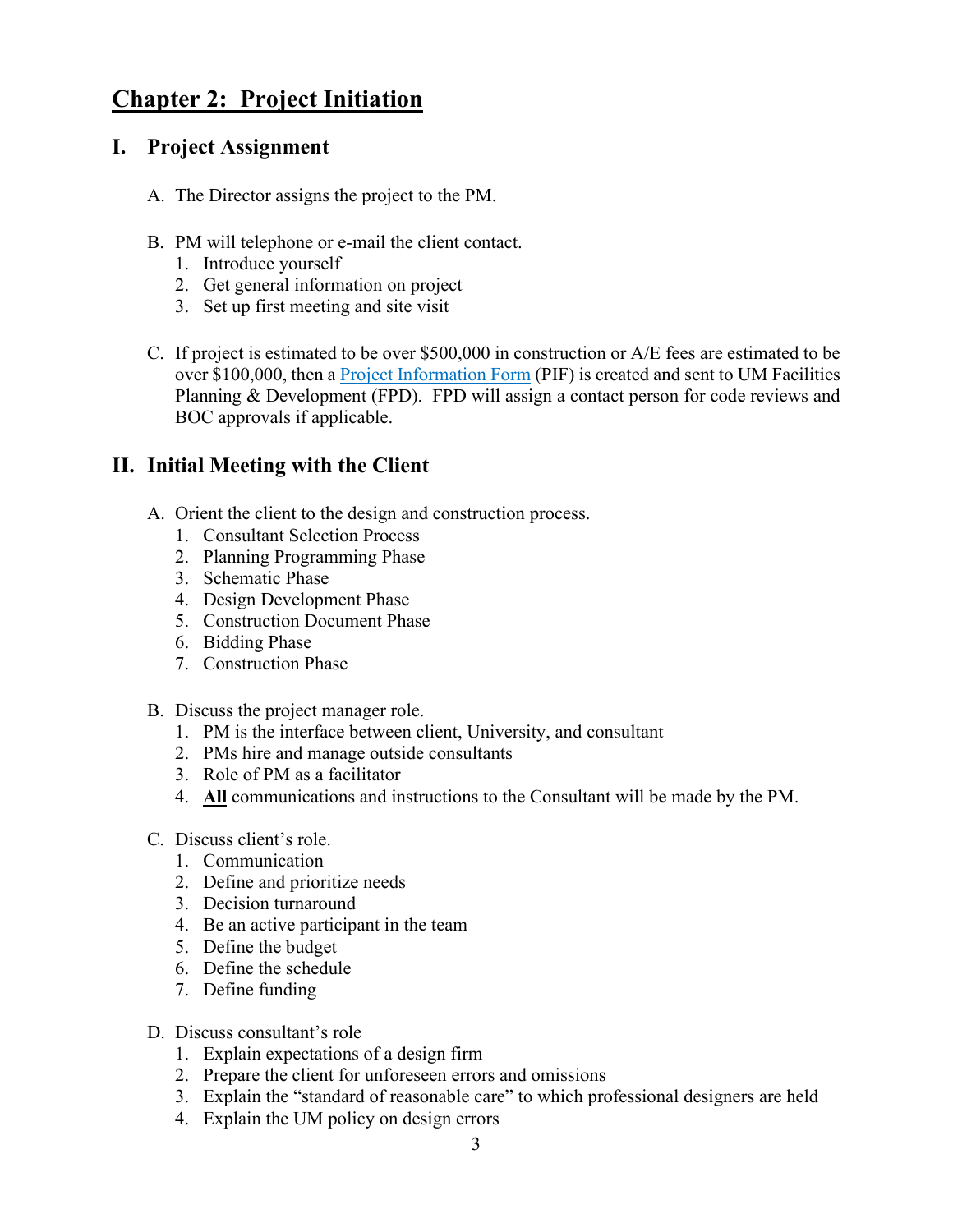- 5. Explain the significance of professionally sealed drawings and specifications
- E. Discuss UM Facilities Planning & Development's Role
	- 1. Authority Having Jurisdiction for the University of Missouri
	- 2. Contracting Officer for all consultant agreements over \$100,000 and all construction contracts over \$500,000
	- 3. Liaison to the Board of Curators
		- a) Projects with a project cost over \$5 million
		- b) Project with consultant agreements over \$500,000
		- c) Projects with Bond Financing
		- d) Projects that change exterior appearance of campus
- F. Discuss other project participants
	- 1. Steering Committee
	- 2. Building Committee
	- 3. Discuss role of building coordinator
	- 4. Discuss role of other campus groups
- G. Discuss Scope
	- 1. Project Goals
	- 2. Client Needs
	- 3. Building Codes
	- 4. [University Standards](https://www.umsystem.edu/ums/fa/facilities/guidelines/)
- H. Discuss Budget
	- 1. Set a realistic Budget
	- 2. Define available Funding
	- 3. Estimating Process at each phase
	- 4. Develop estimated project cost summary
- I. Discuss Schedule
	- 1. Set a realistic Schedule
	- 2. [Cost and quality impact of a compressed schedule](https://uminfopoint.umsystem.edu/media/fa/management/facilities/docs/Cost%20vs%20Quality%20vs%20Schedule.pdf) (see Appendix B). Compressed schedule is expensive. Client loses quality and/or scope.
	- 3. [Impact of delayed or revisited decisions](https://uminfopoint.umsystem.edu/media/fa/management/facilities/docs/Impact%20of%20Delayed%20or%20Revisited%20%20Decisions.pdf) Scope needs to be set at the end of Design Development (see Appendix B)
- J. Discuss Delivery Methods (If applicable)
	- 1. Design Bid Build
	- 2. Design/Build
	- 3. Construction Manager at Risk (CMR)
	- 4. Master Construction Agreement (JOC)
- K. Discuss the consultant selection process (whichever is applicable)
	- 1. Type I Projects: Major project include new buildings, major renovations and significant studies. Typically, professional fees on Major projects exceed \$200,000
	- 2. Type II Small Projects include various types of consulting and typically have professional fees less than \$200,000.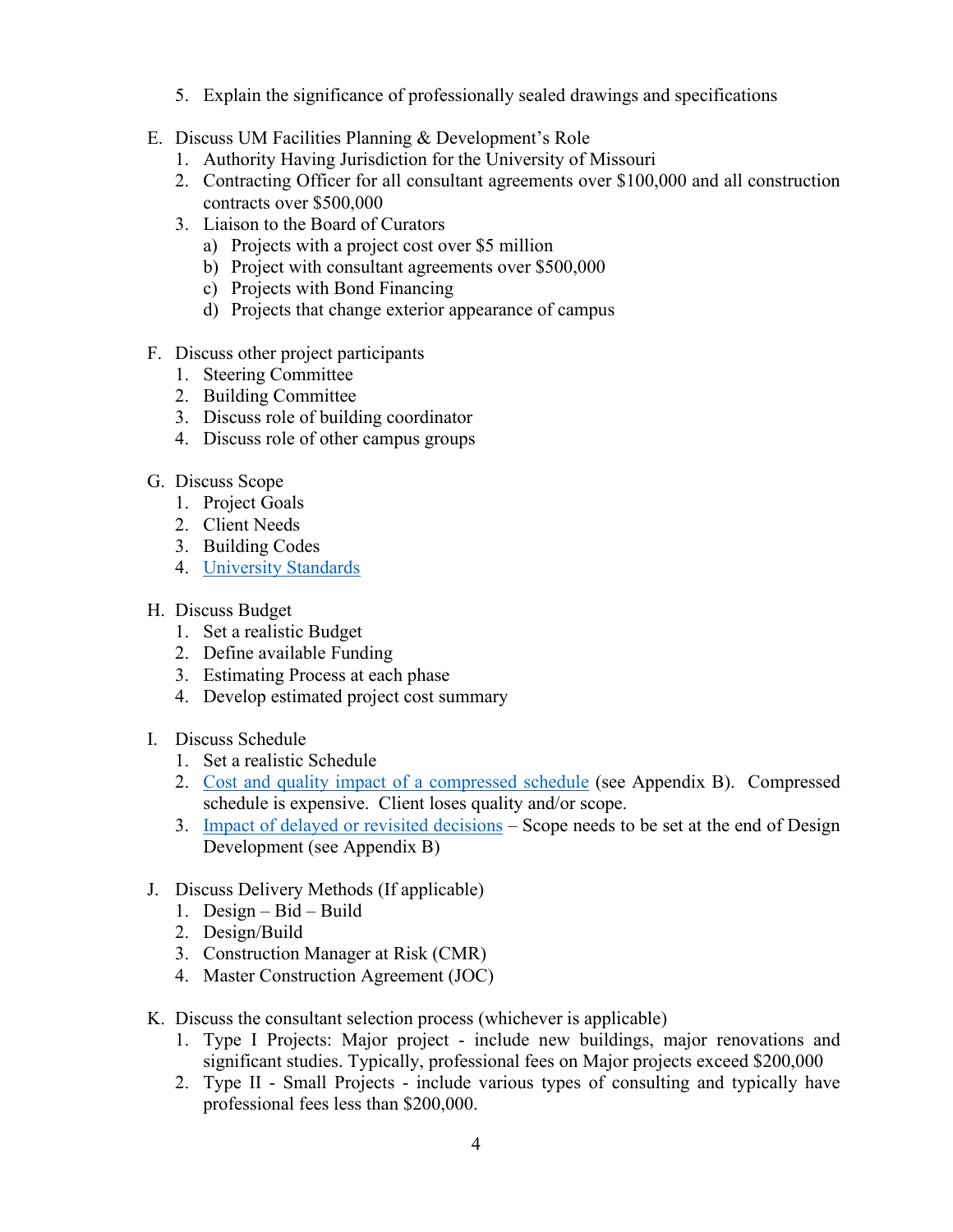### <span id="page-6-0"></span>**III. Define Project**

A. Define Project Scope of Work

Determine the needs of the client and what this project is trying to achieve.

- 1. The first step in many projects is a planning and programming study (PPS) to determine the actual needs vs. wants. See [Chapter 4 Planning](https://www.umsystem.edu/ums/rules/fpm/4_capital_appropriation_request) in the FMPPM for information on a PPS.
- 2. If a planning and programming study has been completed, does it need to be updated or verified based on when it was completed?
- B. Define Project Budget Project Cost Summary

Develop a realistic budget. Historical data from similar projects can be used to help create this initial budget. The [Project Cost Summary \(PCS\)](file://col.missouri.edu/files/fpd/public/Project%20Manager%20Manual/Tools/Project%20Cost%20Summary.docx) is created and will be updated throughout the design process. The PCS includes the following:

1. **Design Cost**

This category of cost relates to the activities that primarily occur during the Planning and Design Phase of a Construction project.All consultant (A/E) fees and payments must be supported by a consultant agreement with each individual firm in the basic services provided by the primary A/E.

- a.) **Basic Services:** The fee allotted for the Primary A/E as determined by the conditions of the consultant agreements and related amendments. The primary A/E is responsible for the overall design and management of the project. This can be a lump sum, not to exceed or a percentage fee. The Primary Consultant can be a non-university A/E or Campus Facilities Design Services; however, Design Services will not have a formal consultant agreement.
- b.) **Additional Service Fees:** The additional consultant fees not covered under the basic services such as studies, etc., which were required as part of the project, but were not included in the design fee as part of the A/E agreement.
- c.) **Reimbursables:** Reimbursables are for such items as travel, long distance calls, per diem, etc. which are not included in the A/E's basic services. The Project Manager should estimate the reimbursable expenses based upon past project histories and negotiations/discussions with the A/E. These costs are only allowable if they are identified in the terms of the primary A/E agreement.
- d.) **Structural Consultant Fees:** The fee paid to structural consulting firms on projects where those services are not part of the A/E's basic services.
- e.) **Code Consultant Fees:** The fee paid to code consulting firms.
- f.) **Special Consultant Fees:** Special Consultant fees for firms such as food consultants, acoustical consultants, elevator consultants, traffic consultants, etc. that are not part of the A/E agreement.
- g.) **Scheduling Consultant Fee:** The fee paid to a scheduling consulting firm on projects with critical schedules.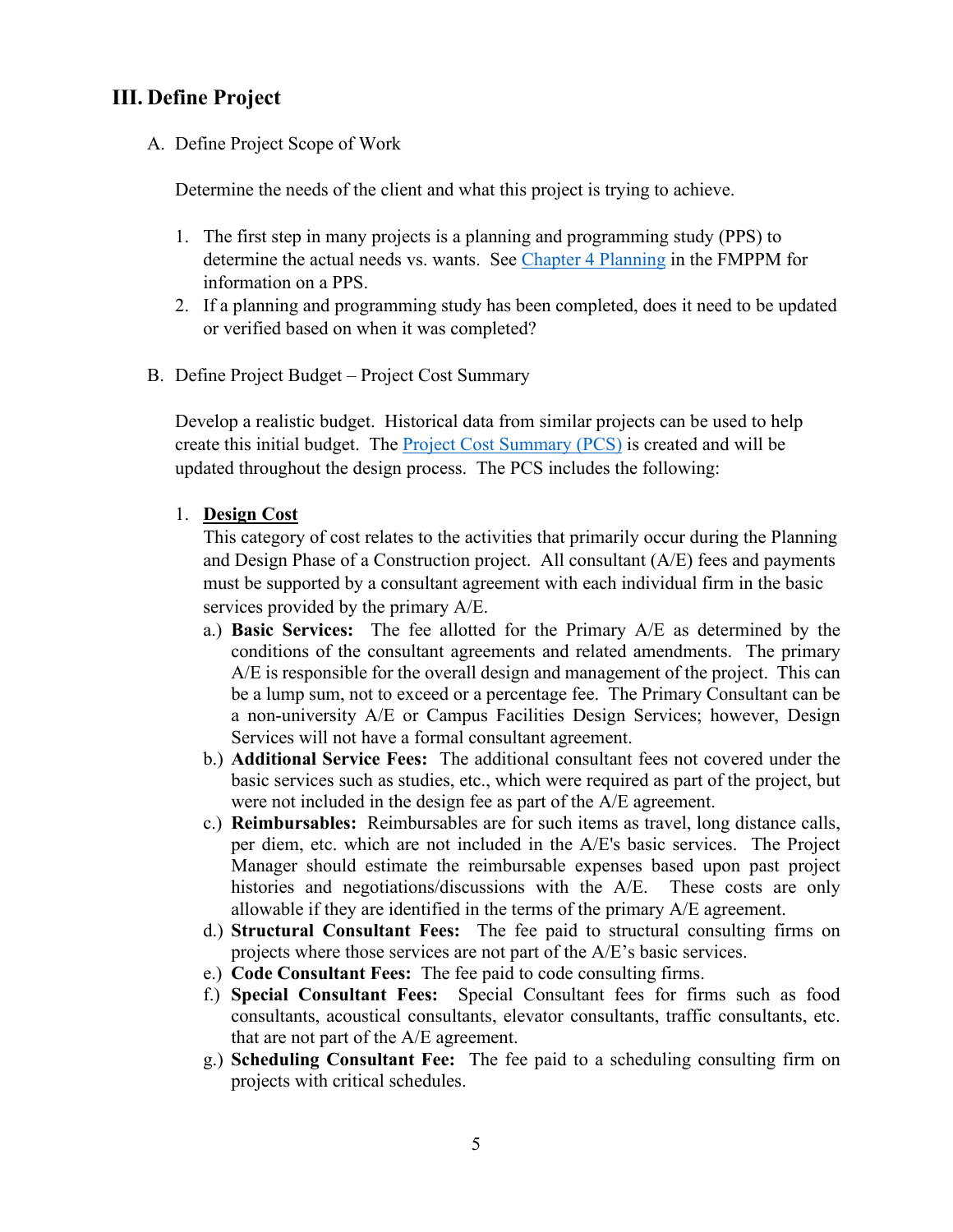- h.) **Commissioning Fee:** The fee paid to a commissioning firm for commissioning services on the project.
- i.) **Site Survey:** Cost of surveying the area contemplated for construction that are not part of the primary A/E agreement.
- j.) **Soils Investigation:** The cost of hiring a geotechnical engineer for sub-surface investigation during the design phase of the project not included as part of the A/E agreement.
- k.) **Asbestos/Hazardous Testing:** Asbestos, Lead, etc. Testing done during the design phase of the project, typically done by Environmental Health Safety, to identify the extent of asbestos, lead, etc. removal in a project.
- l.) **Other Design Costs:** This item would be used for any item not previously identified which would be incurred during the design phase of the project.
- m.)**Additional Site Visits:** Provide funds for additional site visits during construction that may be included in the consultant agreement, but is not included in the Basic Services.
- n.) **Project Management Fee:** The project administration fee is a percentage of the construction cost.
- o.) **Advertising:** \$50.
- p.) **Reproduction:** The cost of reproducing and mailing bid documents.
- q.) **Archiving:** The cost of archiving specifications and drawings for permanent record keeping upon completion of the project. The allowance for archiving is program driven.

#### 2. **Construction Cost**

This category of cost relates to the activities that primarily occur during the Construction Phase of a Construction project.

- a.) **Base Bid:** Contractor's Cost for work defined in the base bid.
- b.) **Alternates:** Contractor's cost to perform additive alternates. Typically 10% of the base bid amount.
- c.) **Direct Purchases:** The cost of purchasing equipment directly by the University that will be furnished to the contractor for installation.
- d.) **Contingency:** The funds set aside at the beginning of the project to cover the cost of unforeseen changes in construction work. It is not to be considered funds for additional design changes during the construction phase of the project. Contingency is generally set at 10% at the beginning of the project. It may be adjusted up or down depending on the complexity of the project and the risk of unforeseen conditions within the project. Typically, the contingency is higher for a renovation project vs. a new building.
- e.) **Construction Management Fee:** This is the fee charged by Construction Management for managing the project during the construction phase. The value is program driven in all instances.
- f.) **HVAC Testing:** The cost of testing the HVAC system by Energy Management or an independent firm hired by the Project Manager.
- g.) **Concrete Testing:** The value for testing of concrete during the construction phase of a project.
- h.) **Structural Testing:** The value for testing structure during the construction phase of a project.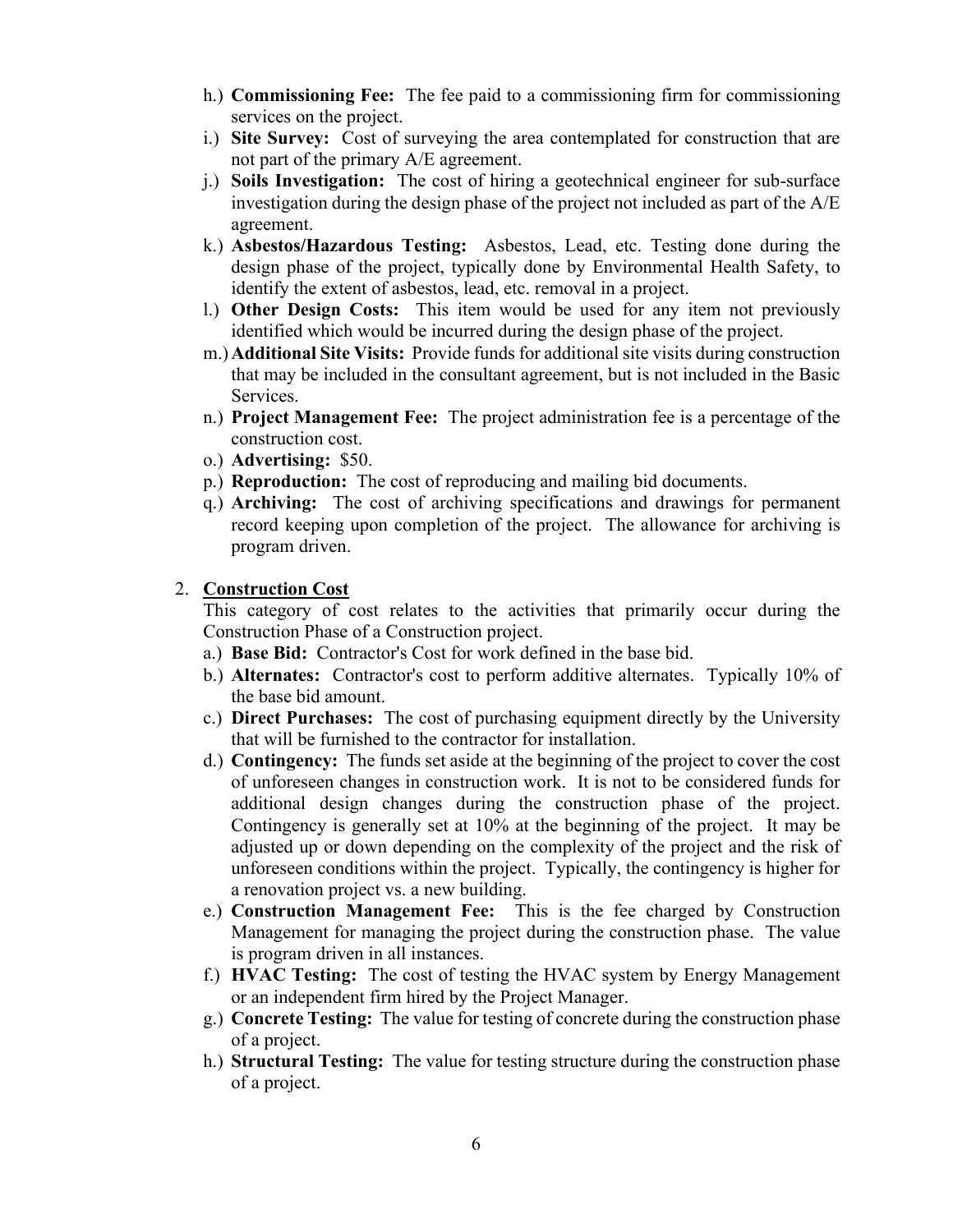- i.) **Soils Testing:** The value for testing of soils during the construction phase of a project prior to a placement of spread footings and/or drilled piers, etc.
- j.) **Computerized Controls:** The cost of hardware, software and engineering services required to furnish and install the energy management equipment. Obtain this cost by requesting an estimate from Energy Management
- k.) **Telephone Plant:** The cost of Telecommunications making the connection from the existing plant (normally a manhole in the street) to the building main telephone equipment room.
- l.) **Keys and Locks:** The cost of Campus Facilities Key Shop to replace construction cores and/or install full lock sets on the project.
- m.)**Signs:** The cost of interior and exterior signs required which are not included in the construction contract.
- n.) **Landscaping:** The value for landscape work required in addition to any landscaping provided by the contractor.
- o.) **Asbestos Removal:** This is a value for any asbestos removal work.
- p.) **Contractor Parking:** The cost for parking spaces displaced during the construction phase of the project or spaces used as contractor parking or contractor staging.
- q.) **Other Costs:** This is a line item for other cost during construction not previously identified.

#### 3. **Miscellaneous Project Cost**

- a.) **Other Contracts:** This line item should include all construction contracts or inhouse services not specifically identified elsewhere.
- b.) **Start-Up Cost:** The costs generally associated with first time occupancy of a new building, (i.e., window washing, floor sealing, etc.).
- c.) **Special Service Equipment:** This is a line item to cover the purchase of any specialized equipment.
- d.) **Card Access:** Charges incurred for the installation of card access equipment on buildings.
- e.) **Utility Infrastructure Fee:** The charge to any project for adding new space which will be either heated or cooled.
- f.) **Chilled Water Service:** The charge assessed per ton of cooling added to the central campus chilled water loop.
- g.) **Fire Extinguishers:** The cost for furnishing fire extinguishers for the project.
- h.) **Furniture/Equipment:** The cost of departmental furniture and equipment.
- i.) **Moving:** The cost for moving a client in and/or out of spaces required as a result of a renovation or new construction project.
- j.) **Information Technology:** This includes charges by IATS to install computer connections.
- k.) **Other Costs:** This is a line item to cover other miscellaneous costs not identified in miscellaneous costs.

The PCS will be updated throughout the project at each phase.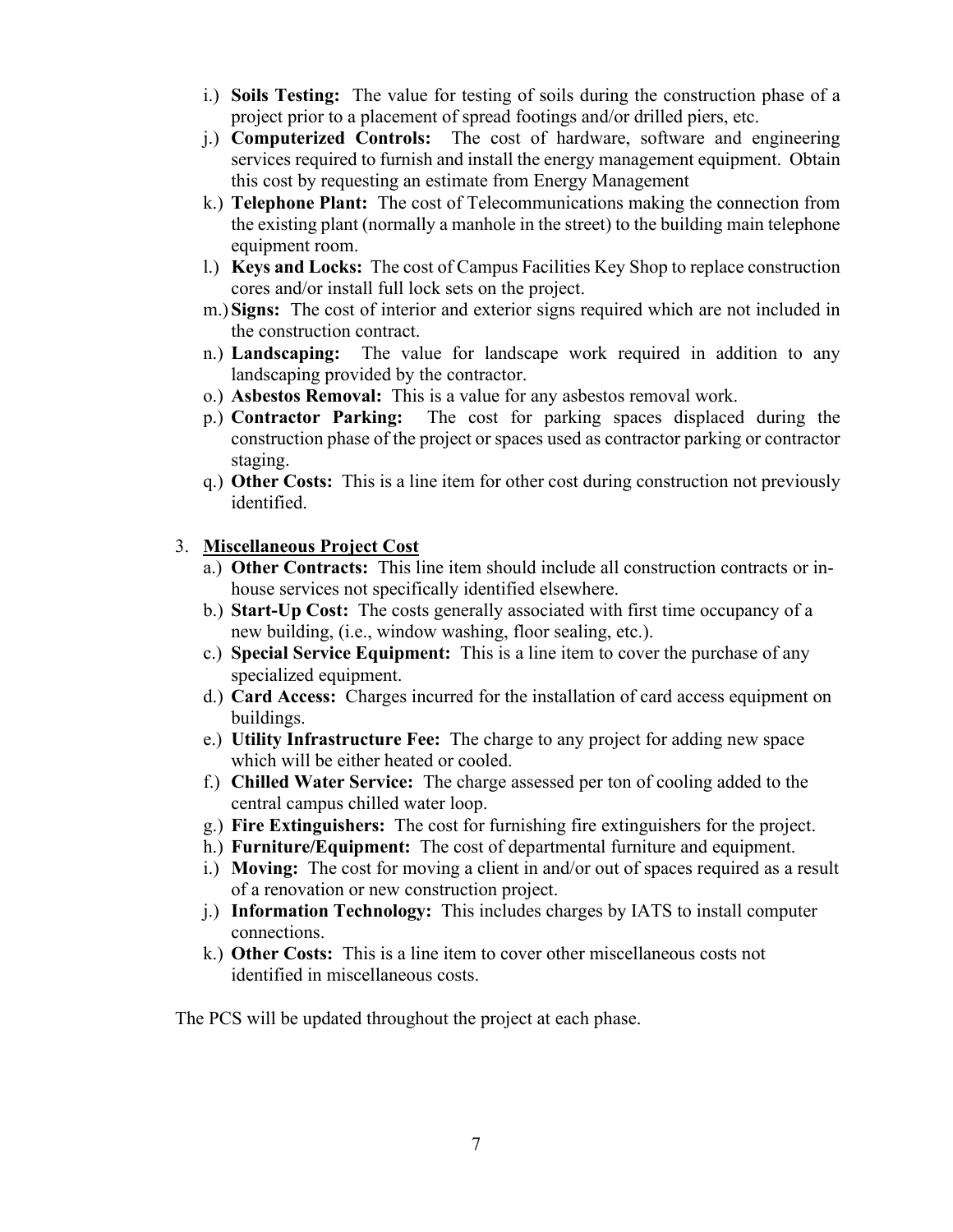C. Define Project Schedule

Develop a realistic schedule.

- 1. Construction Project Manager should be consulted on the development of the schedule.
- 2. If there is a requirement for a compressed schedule, the budget should be increased. Compressed, Accelerated Schedules can have a significant cost impact and should only be used when absolutely necessary.

#### <span id="page-9-0"></span>**IV. Follow up meeting with the Client**

Meet again with the client and confirm the developed scope, budget and schedule. Discuss the impacts of the schedule on cost and the importance of staying on scope, budget and schedule. Specifically:

- A. Review scope, budget and schedule with the client and secure funding commitment (MoCode).
- B. Discuss the PCS and explain line items and the significance of each.
	- 1. The importance of the contingency in both design and construction
		- a.) How it relates to total project costs
		- b.) How it is used to cover unexpected construction or design costs
		- c.) How it is not a rebate
		- d.) Cannot be used to increase scope of work
		- e.) May be used to cover design issues that come up
		- f.) Covers a variety of miscellaneous adjustments
- C. Discuss Potential Consultant Firms

### <span id="page-9-1"></span>**V. Determine Delivery Method**

The University uses five basic delivery methods for the design and construction projects.

- A. Design-Bid-Build Delivery Method
- B. Design Build Delivery Method
- C. Construction Manager at Risk Delivery Method
- D. Construction Manager Agency
- E. Master Construction Delivery Method

[Chapter 5 Project Delivery Methods](https://www.umsystem.edu/ums/rules/fpm/5_professional_services) of the FPPM gives general information on the pros and cons of each method. A [Delivery Method Decision Matrix tool](https://uminfopoint.umsystem.edu/media/fa/management/facilities/docs/Construction%20Delivery%20Methods.pdf) is available in Appendix B. Most projects will be design-bid-build.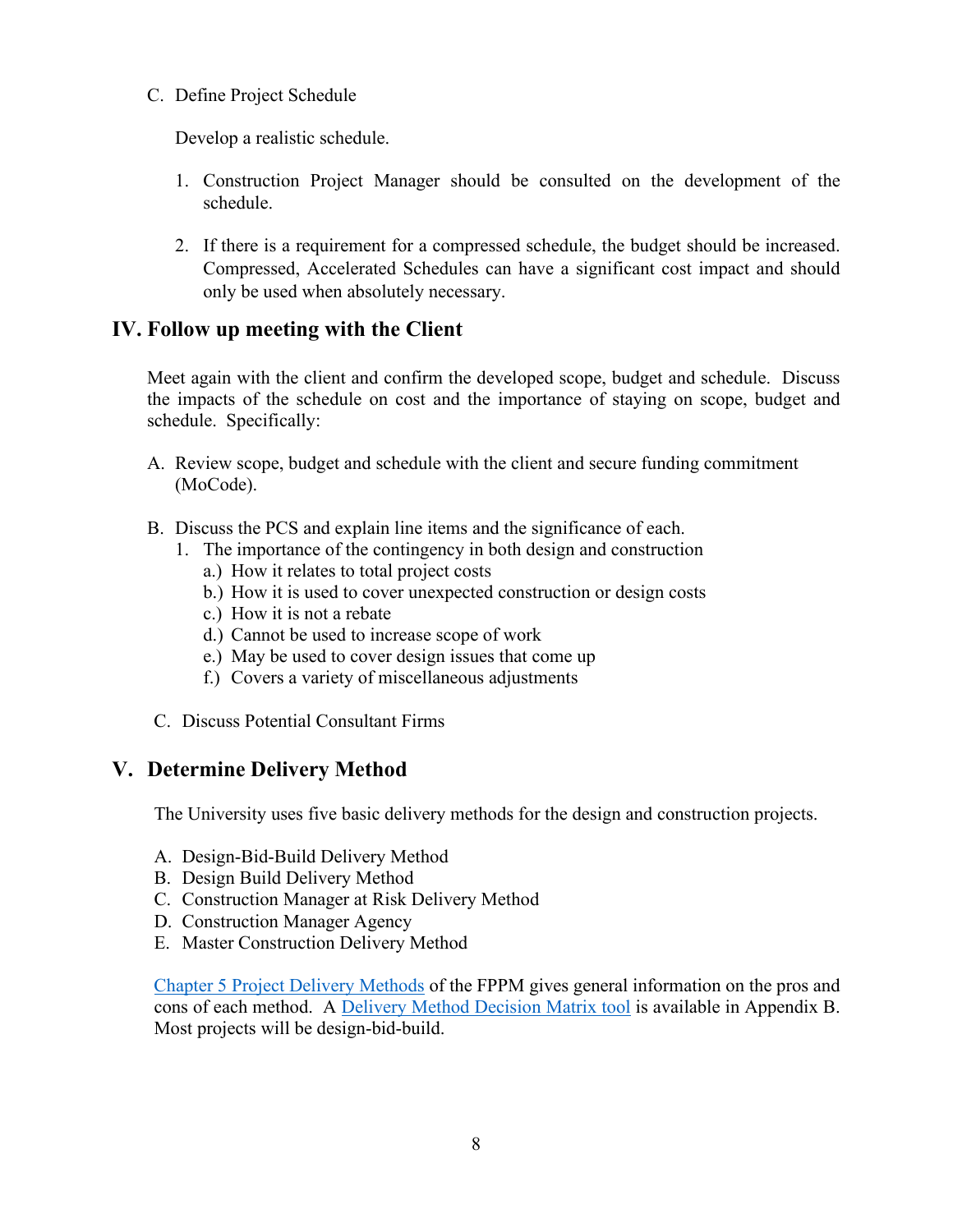### <span id="page-10-0"></span>**Chapter 3: Design Contracts**

#### <span id="page-10-1"></span>**I. Consultant Selection**

- A. A successful project starts by hiring the best Consultant. The PM will work with the Client/ User to select the best Consultant for the project, based on delivery method.
- B. The campus may elect to name a Building Committee and/or a Consultant Selection Committee. The PM will lead this group through the selection process and will insure that UM selection policies are followed.
- C. The University's procedures for selecting consultants follow the intent of State and Federal guidelines. For each project, the firms will be evaluated based on the following:
	- 1. The firm's qualifications.
	- 2. The number of projects the firm has completed that are similar in scope and size.
	- 3. The current number of contracts the firm has with the University of Missouri.
	- 4. The firm's past performance.
	- 5. The firm's present work load.
	- 6. The firm's experience with the project.
	- 7. The firm's Supplier Diversity status and Supplier Diversity participation in the design team.
	- 8. The firm's status as a Missouri Firm.
- D. As part of evaluating a firm's past performance with the University, the PM will consider whether that firm will sign the UM Standard Consulting Agreement (SCA). The PM should share a copy of the SCA with new firms to allow them the opportunity to find out if the project is worth the risk of signing the UM contract. The University discourages any changes to our standard contracts.
- E. The PM develops the list of qualified Consultants from the Consultant database, the PM's experience and from campus suggestions.
- F. [Consultant Database](https://appsprod.missouri.edu/FpdConsult/Login.aspx?ReturnUrl=%2fFpdConsult%2fAdmin%2fFirms.aspx) The University of Missouri maintains a database of consultants interested in providing services to the University of Missouri. This [database](http://www.umsystem.edu/ums/fa/management/facilities/consultant/) will be used as a starting place to determine the most qualified consultants for a project.
- G. The University uses two procedures for the selection of consultants depending on the size of the project.
	- 1. Type I Major Projects: Major Projects include new buildings, major renovations and significant studies. Typically, professional fees on Major projects exceed \$200,000.
	- 2. Type II Small Projects: Small Projects include various types of consulting and typically have professional fees less than \$200,000.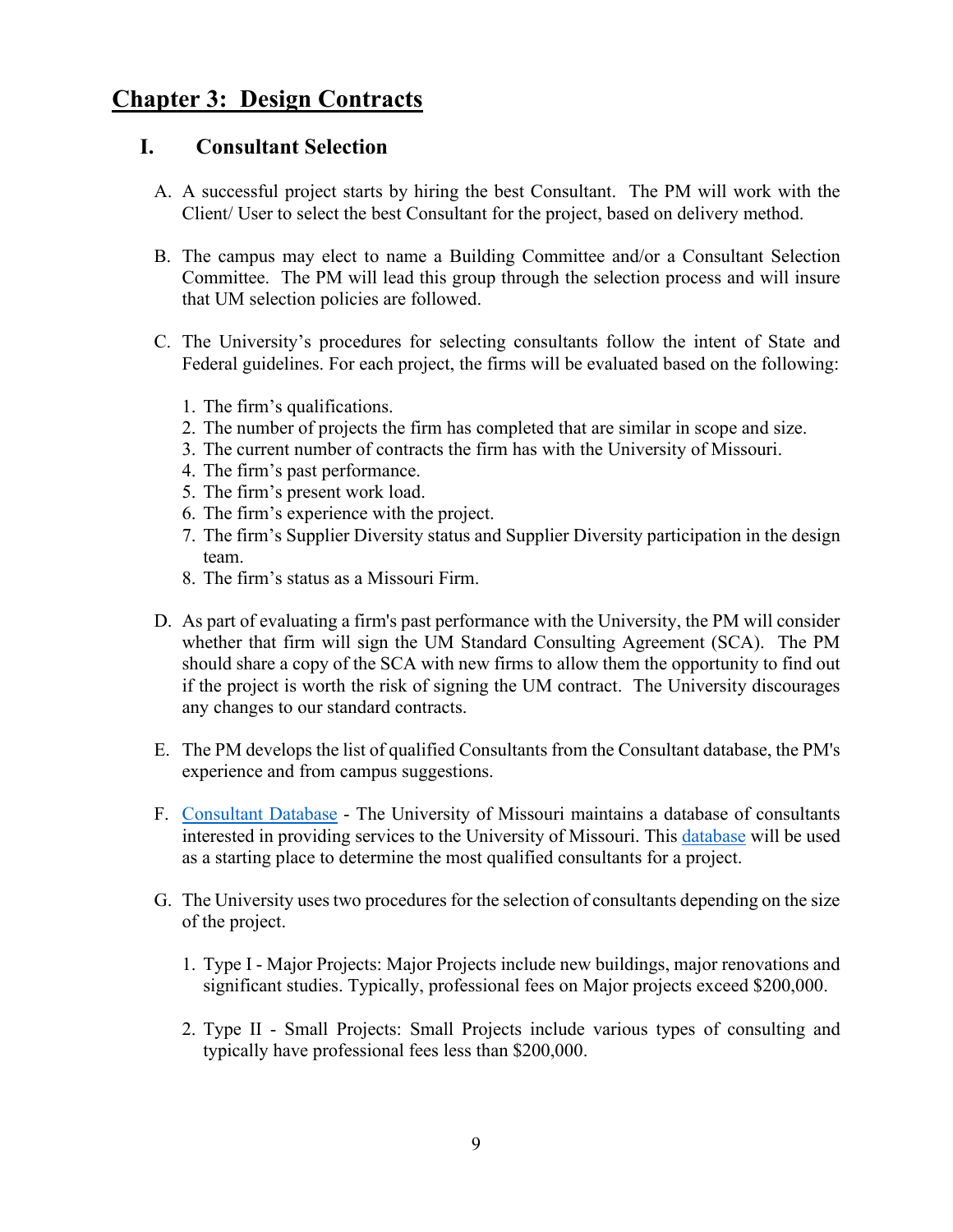- H. Selection Procedure for Type I Major Projects
	- 1. For new buildings or major renovations the Campus Chancellor [or other officer] appoints a project committee. Members of the committee will include appropriate user representatives including faculty, staff and students. The Project Manager will also be appointed to the committee. The Chancellor may appoint a committee chairperson who will be responsible for coordination of user input, concerns, and suggestions. The primary role of the committee is to develop and define the program needs and ensure the design satisfies the program needs.
	- 2. The Project Manager prepares a [Request for Qualifications](https://uminfopoint.umsystem.edu/media/_layouts/WordViewer.aspx?id=/media/fa/management/facilities/docs/RFQ%20-Consultant.doc&Source=https%3A%2F%2Fuminfopoint%2Eumsystem%2Eedu%2Fmedia%2Ffa%2FForms%2FAllItems%2Easpx%3FRootFolder%3D%252Fmedia%252Ffa%252Fmanagement%252Ffacilities%252Fdocs%26FolderCTID%3D0x01200002F5CFB8FEDFCA4294F952E1B7C0A0DB%26View%3D%7B63171E52%2D62D7%2D4DBC%2D8829%2DE9803060A17F%7D%26InitialTabId%3DRibbon%252EDocument%26VisibilityContext%3DWSSTabPersistence&DefaultItemOpen=1) (RFQ). When issuing an RFQ for a project, use the standard RFQ, modified to be project specific The RFQ outlines the project scope, schedule, budget and services required.
	- 3. The Project Manager will determine the appropriate architect/engineer fee for the project using the [Architectural and Engineering Basic Services Fee Estimating](https://uminfopoint.umsystem.edu/media/fa/management/facilities/docs/Architectural%20and%20Engineering%20Basic%20Services%20Fee%20Estimating%20Guidelines%20v4.pdf)  [Guidelines.](https://uminfopoint.umsystem.edu/media/fa/management/facilities/docs/Architectural%20and%20Engineering%20Basic%20Services%20Fee%20Estimating%20Guidelines%20v4.pdf) This maximum fee will be stated in the RFQ.
	- 4. The University has a commitment to increase the Supplier Diversity participation when procuring architectural and engineering services. All projects should have a minimum of a 10% goal. The PM may contact MBE firms on major project RFQs so that those firms have sufficient time to investigate subconsulting opportunities with the long list firms.
	- 5. The Project Manager uses the [Consultant Database](http://www.umsystem.edu/ums/fa/management/facilities/consultant/) and their judgment to develop a list of consultants to receive the RFQ, typically (8-14 firms).
	- 6. The Project Manager should schedule the short list meeting and the interview date with the committee prior to issuing the RFQ.
	- 7. The Project Manager issues the RFQ to prospective firms. Typically allow 10 days to 2 weeks for the consultant teams to prepare the SOQs.
	- 8. After qualifications are received from the consultants, the Project Manager reviews the information and recommends a list of firms to interview to the committee. Only the most qualified consultants are invited to be interviewed. At least 3 firms should be interviewed, but no more than 6 firms.
	- 9. The interviews are coordinated by the Project Manager and should include the project committee. The PM notifies both the selected firms for the interview and the firms not selected.
	- 10. Interviews should all be held in one day with the typical format as follows:
		- a.)  $20 30$  minutes for presentation
		- b.)  $15 20$  minutes for O&A
		- c.) 5 minutes for wrap-up by Consultant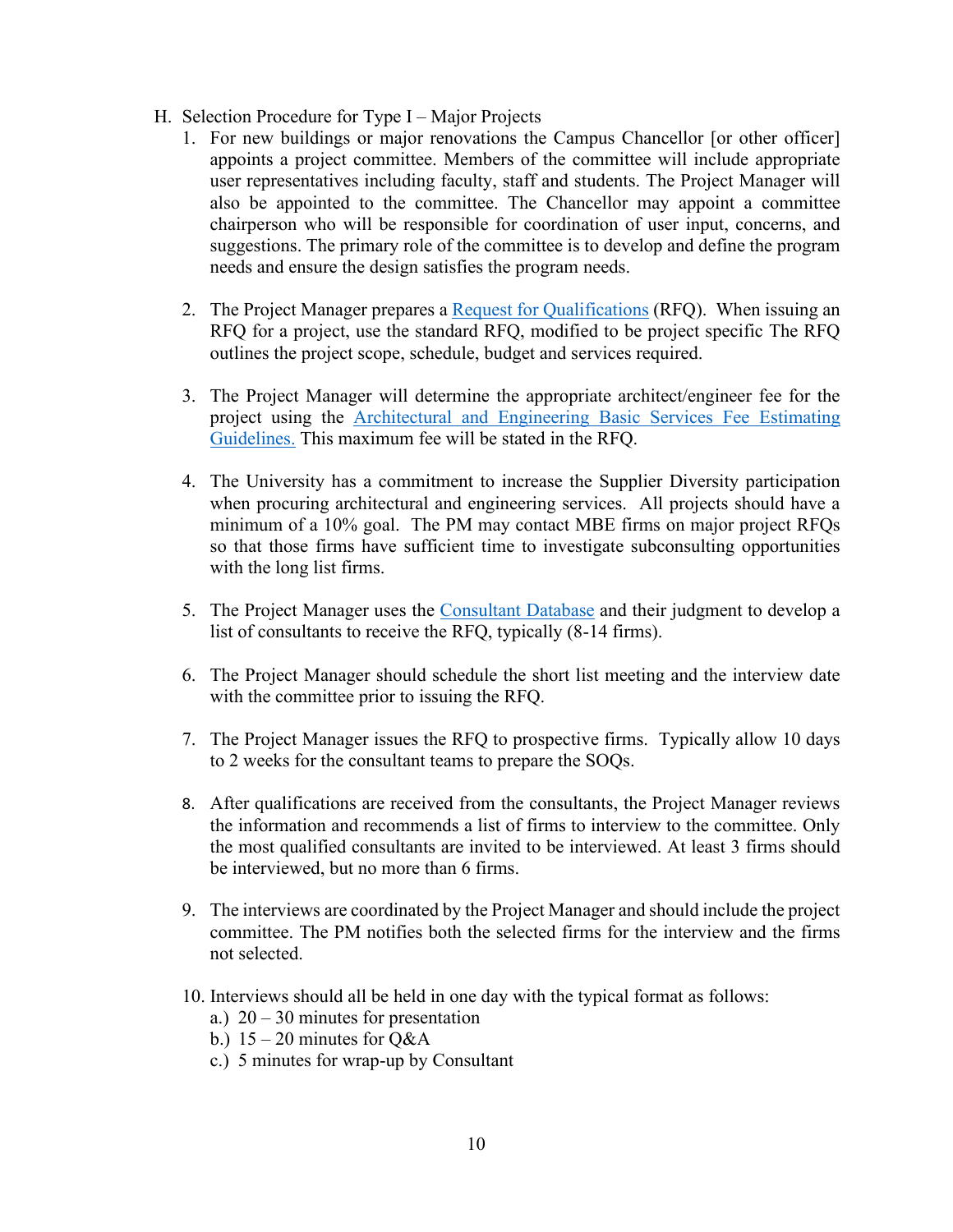- 11. The Consultant should be limited to 5 or 6 key personnel. Personnel should include:
	- a) Project Manager
	- b) Project Architect
	- c) Project Managers/Engineers for sub consultants
- 12. Based upon the above evaluation criteria, the selection committee ranks the firms and they recommend a finalist. A written evaluation of the firms is placed in the project file. The Project Manager will complete the University of Missouri [Consultant](https://uminfopoint.umsystem.edu/media/_layouts/WordViewer.aspx?id=/media/fa/management/facilities/docs/Consultant%20Selection%20Summary.doc&Source=https%3A%2F%2Fuminfopoint%2Eumsystem%2Eedu%2Fmedia%2Ffa%2FForms%2FAllItems%2Easpx%3FRootFolder%3D%252Fmedia%252Ffa%252Fmanagement%252Ffacilities%252Fdocs%26FolderCTID%3D0x01200002F5CFB8FEDFCA4294F952E1B7C0A0DB%26View%3D%7B63171E52%2D62D7%2D4DBC%2D8829%2DE9803060A17F%7D%26InitialTabId%3DRibbon%252EDocument%26VisibilityContext%3DWSSTabPersistence&DefaultItemOpen=1)  [Selection Summary Form](https://uminfopoint.umsystem.edu/media/_layouts/WordViewer.aspx?id=/media/fa/management/facilities/docs/Consultant%20Selection%20Summary.doc&Source=https%3A%2F%2Fuminfopoint%2Eumsystem%2Eedu%2Fmedia%2Ffa%2FForms%2FAllItems%2Easpx%3FRootFolder%3D%252Fmedia%252Ffa%252Fmanagement%252Ffacilities%252Fdocs%26FolderCTID%3D0x01200002F5CFB8FEDFCA4294F952E1B7C0A0DB%26View%3D%7B63171E52%2D62D7%2D4DBC%2D8829%2DE9803060A17F%7D%26InitialTabId%3DRibbon%252EDocument%26VisibilityContext%3DWSSTabPersistence&DefaultItemOpen=1) and place in the project file.
- 13. The Project Manager negotiates the final form of the contract with the selected Architect/Engineer. A [Supplier Diversity Consultant Selection Summary Form](https://uminfopoint.umsystem.edu/media/fa/management/facilities/docs/Consultant%20Selection%20Summary.docx) is prepared for each project and included in the project file.
- 14. If no Architect/Engineering firm agrees to the terms of the University contract or fee, the selection criteria and designated fee may be modified and the selection process shall start over.
- 15. If the project cost is greater than \$5 million, the BOC project approval is required. Board documents include the construction backup and summary. See the [Board](mailto:https://www.umsystem.edu/ums/fa/facilities/board_calendar_preparation_dates)  [Calendar Preparation Dates](mailto:https://www.umsystem.edu/ums/fa/facilities/board_calendar_preparation_dates) on the FPD website.
- I. Selection Procedure for Type II Small Projects The process follows the same steps as the Type I process. However, an RFQ and committee interviews are not required, but can be conducted if the PM decides they are of value. At a minimum, the PM will call the selected firms and discuss the project requirements and the firms' qualifications. The Project Manager will consider no less than three (3) qualified firms. The [UM Consultant Database](mailto:https://appsprod.missouri.edu/FpdConsult/Login.aspx) should be used.

#### <span id="page-12-0"></span>**II. Professional Services Fees**

For Type I projects, professional services fees shall be established before the RFQ is issued according to the [Fee Guidelines.](https://uminfopoint.umsystem.edu/media/fa/management/facilities/docs/Architectural%20and%20Engineering%20Basic%20Services%20Fee%20Estimating%20Guidelines%20v4.pdf) For Type II projects, the Project Manager will negotiate fees using reasonable and fair judgments per the Fee Guidelines. If the University and the consultant cannot agree, the negotiations will be ended. The Project Manager will justify any fee higher than the maximum listed in the guidelines, and document the extenuating circumstances.

#### <span id="page-12-1"></span>**III. Consultant Agreements**

J. **Standard Consultant Agreement** - For basic design and construction services, a University of Missouri [Standard Consultant Agreement](https://uminfopoint.umsystem.edu/media/fa/management/facilities/docs/Standard%20Consulting%20Agreement.pdf) is used. This agreement is a contract between the Owner (University) and the Consulting firm. This agreement is maintained by UM Facilities Planning & Development. The agreement contains two major segments: the body of the agreement and the agreement exhibits. The body of the agreement identifies the responsibilities of both the Owner and Consultant. The exhibits include: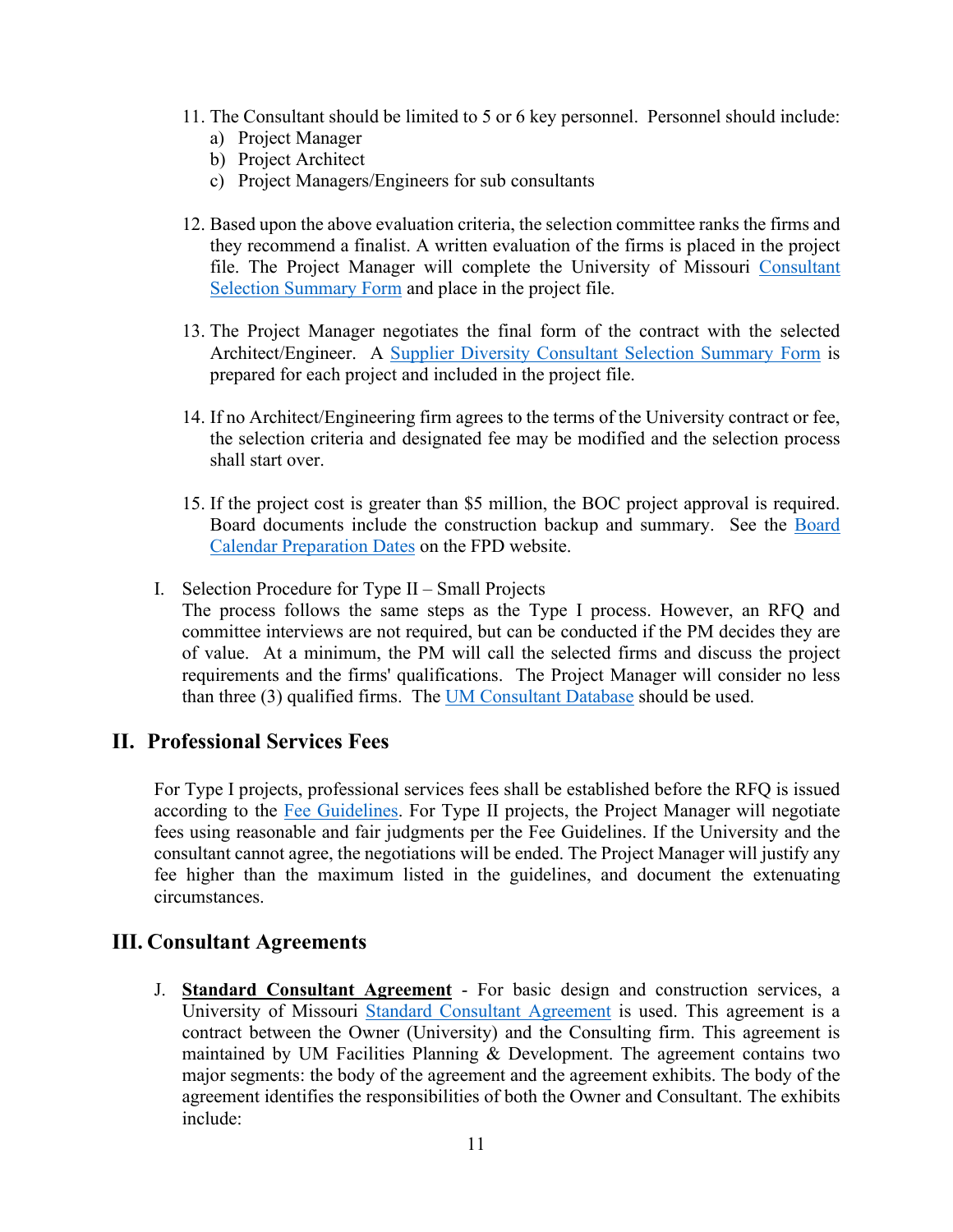- the name of the Project Manager
- the scope of services
- amount available for construction
- the project schedule
- the fee and billing rates
- other project specific requirements (e.g., site visits, etc.)
- the payment schedule may be modified for special projects (i.e. civil work). For example, the Schematic Design percentage may be increased and the DD phase percentage decreased. The bidding and construction phase should not be reduced.
- 1. The Project Manager prepares the agreement.
- 2. Do not reference the Consultant's proposals in the agreement unless doing so will save word processing time. If referencing a proposal, note the specific portion of the proposal being referenced (i.e. the scope of work outlined in the proposal) in the SCOPE OF WORK section of EXHIBIT A and strike out all clauses and conditions that invalidate or contradict portions of the standard contract form.
- 3. The University discourages any changes to the contract language or requirements.
- 4. However, if a change is approved, do not modify the electronic version of the standard contract form. In ink, strikeout deleted portions, print new portions and initial, and/or write out changes on Agreement Exhibits.
- 5. Only the UM Director of Facilities Planning & Development may approve a change in the contract language.
- 6. Reimbursables budget if reimbursables are allowed in Exhibit B shall be included in the cover letter – Not on Exhibit A or Exhibit B.
- 7. The agreement is sent to the Consultant along with a transmittal letter that requests the firm's representative to: (1) sign the Agreement; (2) send a Certificate of Insurance; (3) direct all correspondence to the Project Manager and (4) return the agreement to the Project Manager. Normally, three signed copies of the agreement are required: one each for the Project Manager, the contracting official's file, and the consultant.
- 8. After the consultant returns the signed copies of the agreement, the appropriate University official executes the agreement. See [BPM 109](https://www.umsystem.edu/ums/rules/bpm/bpm100/manual_109) for delegations. For required documents for the Contracting Officer to sign the agreement, see the [Agreement Processing Checklist.](https://uminfopoint.umsystem.edu/media/fa/management/facilities/docs/CMR%20Agreement%20Processing%20Form.docx) Once the agreement is fully executed and returned to the Consultant, the Consultant may proceed with the project.
- K. **General Consulting Agreement** For services requiring no direct design and construction responsibility by the consultant(such as the owner's design-build technical consultant, programming, master planning, studies, commissioning, scheduling, code review, TAB, testing services and inspections, etc.), a [General Consulting Agreement](https://uminfopoint.umsystem.edu/media/fa/management/facilities/docs/General%20Consulting%20Agreement.docx) will be used. The agreement specifies the scope of services, conditions for employment,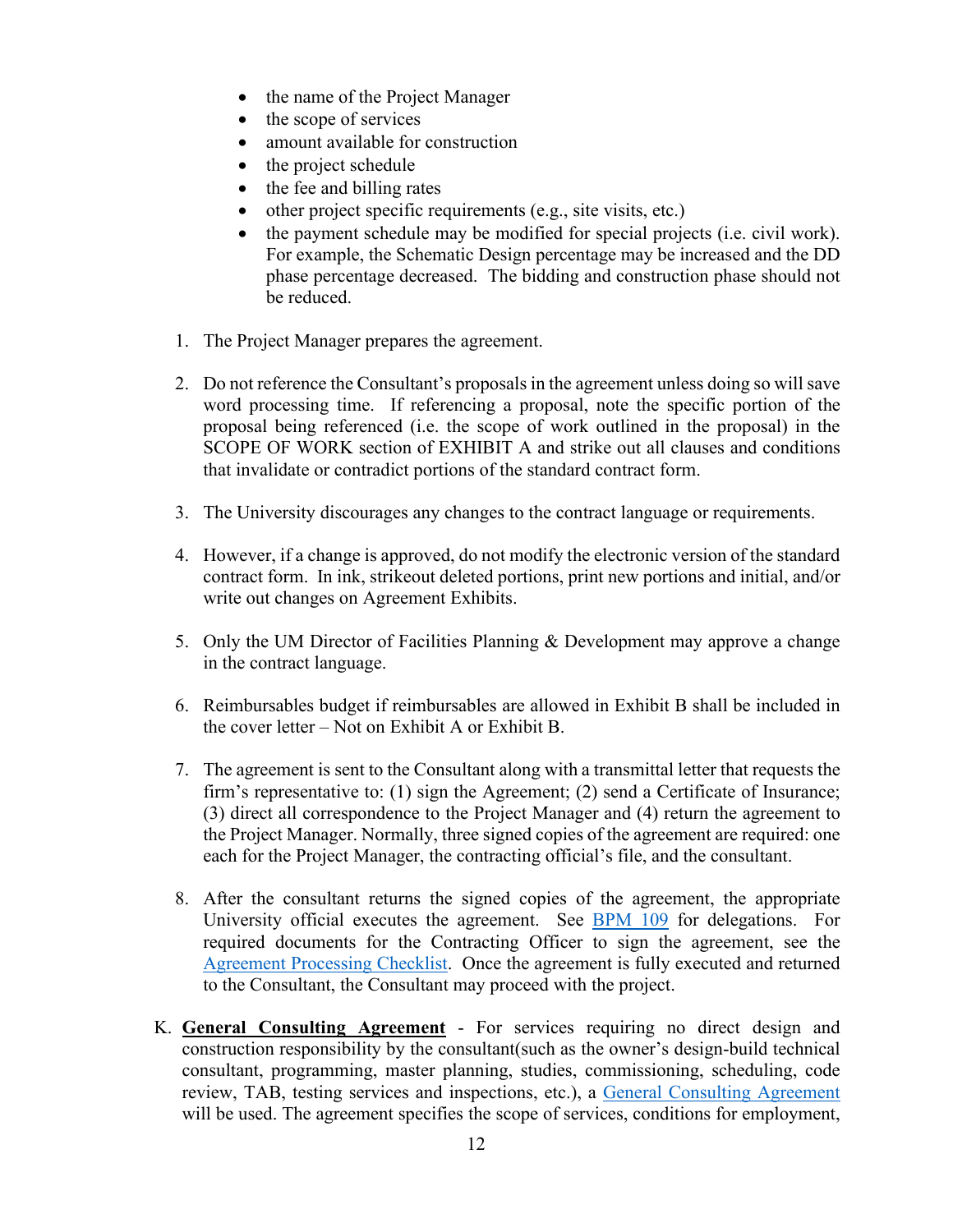agreed upon contract payment, the project completion date, and related contractual information. This agreement is maintained by UM Facilities Planning & Development.

- L. The PM will also prepare and manage all ancillary contracts (soil test, survey, asbestos survey, etc.) not included under the Consultants scope of services. See [Land Survey](https://uminfopoint.umsystem.edu/media/fa/management/facilities/docs/land%20surveyor%20agreement%20-%20no%20transmittal%20letter.docx)  [Agreement](https://uminfopoint.umsystem.edu/media/fa/management/facilities/docs/land%20surveyor%20agreement%20-%20no%20transmittal%20letter.docx) and [Geotechnical Agreement.](https://uminfopoint.umsystem.edu/media/fa/management/facilities/docs/geotechnical%20engineer%20agreement%20-%20no%20cover%20letter.docx)
- D. [Amendments](https://uminfopoint.umsystem.edu/media/fa/management/facilities/docs/Amendment.doc) may be made to an agreement. The PM must negotiate the additional fees before the work is done and all agreement guidelines apply to amendments. The University standard amendment form shall be used. Each scope change along with associated cost should be listed on the amendment. Do not reference proposal.

#### <span id="page-14-0"></span>**IV. Payments**

- M. Consultants may request payments following the criteria established in the agreement. The Consultant is supplied any payment request forms and instructions with the agreement.
- N. The Consultant must submit to the Project Manager a request for payment of services performed at any stage of the project's development (e.g., schematic, preliminary design). Invoices must accompany all payment requests submitted by a Consultant detailing the services completed. The payment request shall summarize the total bill to date and the current bill.
- O. The Project Manager will review and approve all Consultant payments. Fee payments will not be made to the Consultant, nor will a project be Advertised for Bids, until the agreement is executed by the UM Contracting Officer. All insurance must be in place and all issues resolved.
- P. No fee payments shall be made for services not under contract.
- Q. The PM approves Consultant payments through the bidding phase. The Campus Construction Project Manager (CPM) then assumes management of the Consultant contract.
- R. Reimbursable expense requests from consultants must have appropriate backup documentation before approval. Appropriate documentation includes receipts for meals, hotels, and transportation. No markup on these expenses is allowed.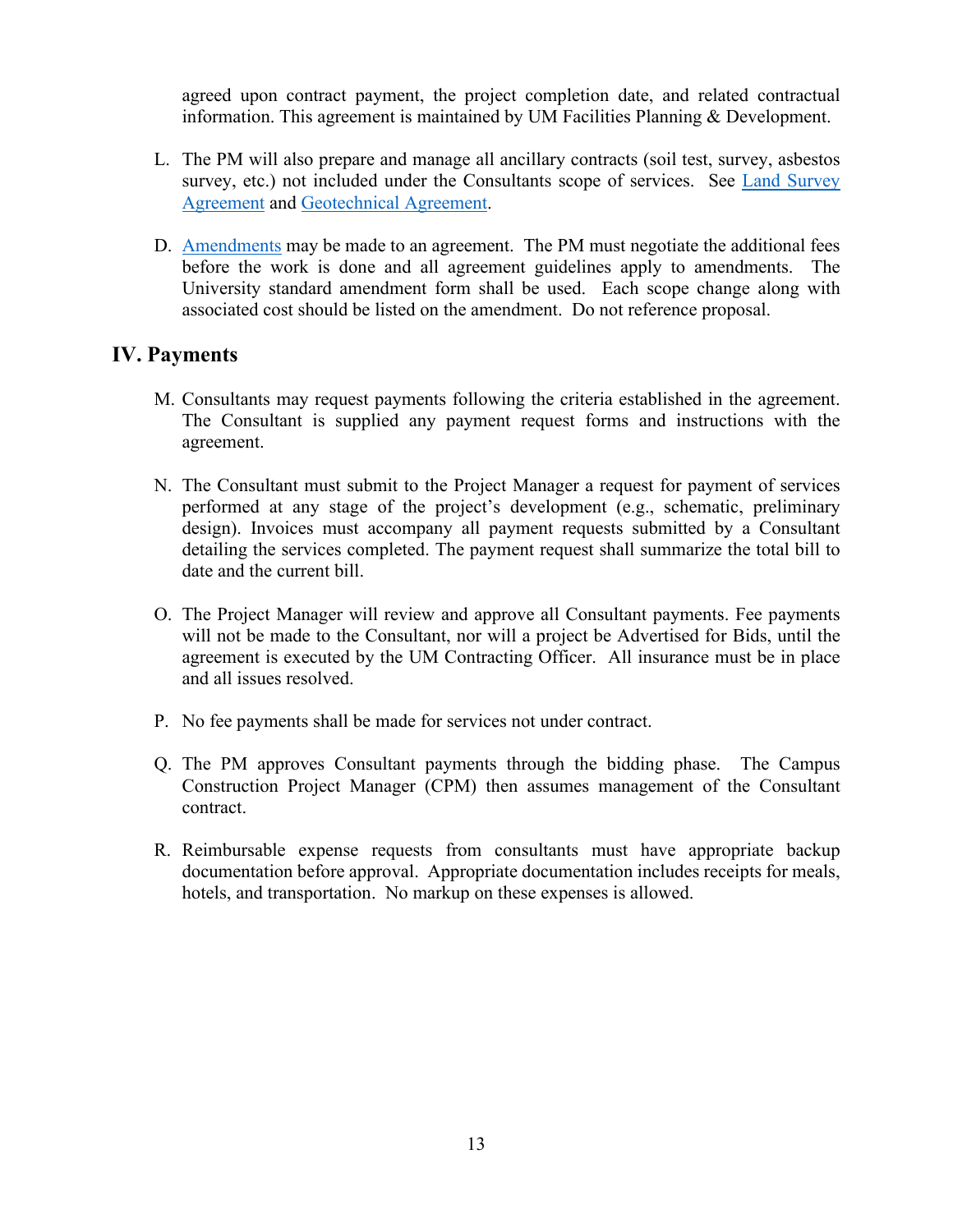## <span id="page-15-0"></span>**Chapter 4: Board of Curator Approval Process**

The University Board of Curators shall approve the architectural and engineering consultant fees, the project budget, funding and scope of work for projects with a total project cost of \$5,000,000 or more, on debt financed projects, before the design of the project is started. This does not include the pre-design programming and planning to develop estimated project cost, scope of work, and justification. The University Board of Curators shall also approve the architectural and engineering consultant when the fees are greater than \$500,000. See [Delegation Table –](https://uminfopoint.umsystem.edu/media/fa/management/facilities/Delegation-Table-Construction.pdf) Design [& Construction.](https://uminfopoint.umsystem.edu/media/fa/management/facilities/Delegation-Table-Construction.pdf) Additional approvals may be required if scope or budget changes significantly. The Director of Facilities Planning and Development must approve any budget increase that exceed the project cost approved by the Board of Curators. The Schedule for document submission is located on the FPD website at [Board Meeting Preparation Dates](https://www.umsystem.edu/ums/fa/facilities/board_calendar_preparation_dates) . For new building or addition projects, a rendering, site plan, floor plans, and elevations will be presented to the BOC as an information item prior to bidding the project.

#### <span id="page-15-1"></span>**I. Board Documentation**

- A. The Project Manager will prepare the [project approval backup](https://www.umsystem.edu/ums/fa/facilities/fpd_forms_page) and [summary](https://www.umsystem.edu/ums/fa/facilities/fpd_forms_page) and submit to FPD for review and editing. Examples of these documents are located on the FPD website under Project Manager Documents. The backup provides more detailed information about the project and the summary document gives a more concise overview of the project. The backup and summary templates must be followed. The Board Schedule for submitting documents is located on the FPD website.
- B. The Building Design Information Item will also require a [project design backup](https://www.umsystem.edu/ums/fa/facilities/fpd_forms_page) and [summary](https://www.umsystem.edu/ums/fa/facilities/fpd_forms_page) prepared by the project manager and submitted to FPD for review and editing. Examples of these documents are located on the FPD website under Project Manager Documents. A power point presentation - [Board PowerPoint Presentation Template](https://www.umsystem.edu/ums/fa/facilities/fpd_forms_page) - shall include the rendering, site plan, floor plans, and elevations. This document is submitted to FPD with the backup and summary for review and editing as well. This template is located on the Document Page under Board of Curator Documents.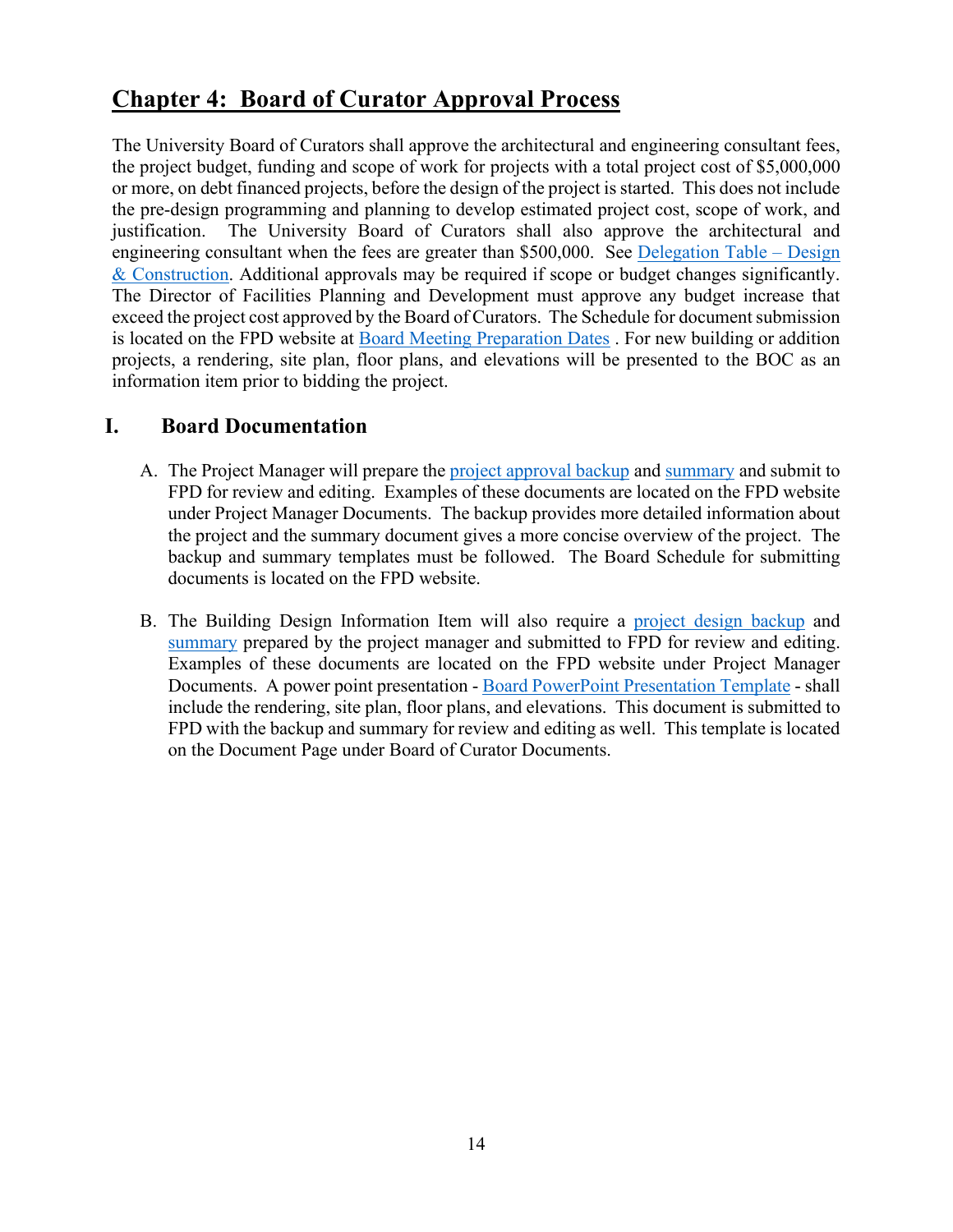### <span id="page-16-0"></span>**Chapter 5: Design Management**

The project design process can begin once the consultant agreement is executed. The University's Project Manager (PM) is the Owner's Representative during the design of the project. All instructions and approvals come to the consultant from the PM. The PM manages the total project budget and requires the consultant to manage the construction budget. The PM will manage internal University approvals and instruct the consultant accordingly.

#### <span id="page-16-1"></span>**I. Design Management Basics:**

- A. All communications and instructions to the Consultant will be made by the PM. The PM represents the Owner's shareholders. It is advisable to keep close contact with the Client/User.
- B. The PM schedules all design meetings, prepares a written agenda, and is responsible for conducting the meeting. The agenda should be distributed before the meeting. The agenda will include the meetings purpose, objective, and time. The PM will keep the meeting on track and focused.
- C. The Consultant is responsible for the minutes of all meetings. The Consultant shall submit the minutes to the PM for correction before final distribution. The PM is responsible for distribution of the minutes. The PM will keep minutes at meetings not attended by the Consultant.
- D. All communications will be documented and placed in the central project file. Private and/or duplicate project files should not be kept. It is the PM's responsibility to make all project information readily available to anyone.
- E. The PM will be proactive in ensuring the Consultant meets submittal deadlines.
- F. The PM will be proactive in insuring the University meets any commitments to the Consultant to keep the project on schedule. Notify individuals of commitments in advance; explain the consequences of delays and document response problems as necessary. Problems should be identified as soon as possible.
- G. The PM has the latitude to communicate with any University personnel to get the job done. Use good judgment on whom you contact.
- H. It is the PM's responsibility to solve problems, however, the Director is always available to suggest possible solutions and offer advice.
- I. The PM is expected to keep themselves knowledgeable of and represent [UM policy.](https://www.umsystem.edu/ums/rules/fpm)
- J. The PM will keep their projects current in [Projex 4.](https://projex4.cf.missouri.edu/projex/)
- K. The result of the design process is to produce a set of construction documents to fulfill the Client/User's and University's objectives that are clear, concise and will obtain the best price for the University.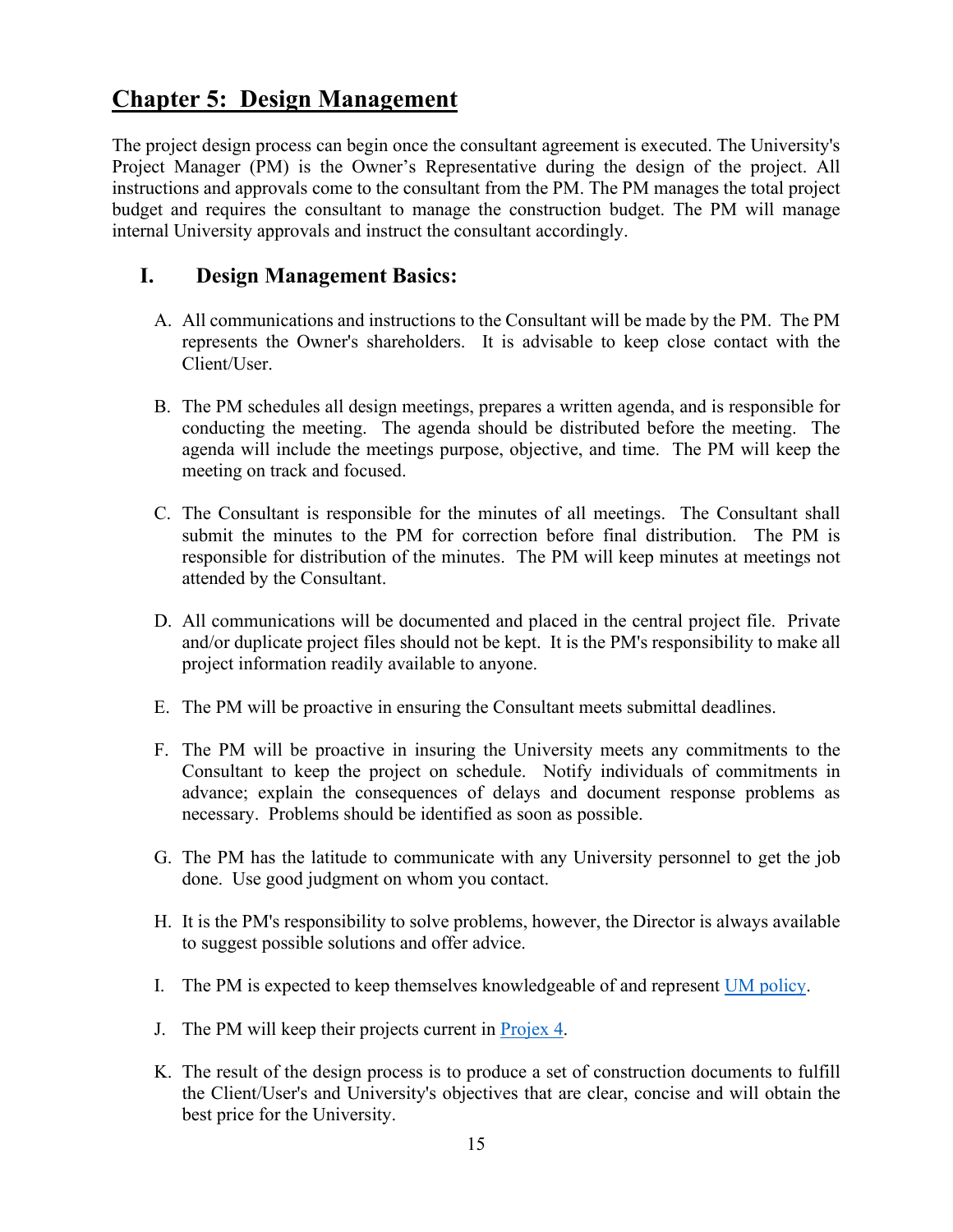- L. The Consultant is responsible for producing a quality set of documents. The PM will review the documents for general constructability. Constructability reviews include incorporating standard UM bidding material appropriately, incorporating prior UM instructions into the bid documents, and providing the bidder with adequate information to submit a good bid.
- M. The PM is responsible for ensuring the documents are reviewed for code prior to bidding. The PM may engage the AHJ as necessary throughout the design of the project, but must have a formal code submission and approval on the final review documents prior to advertising for bid. See [Chapter 3 Building and Fire Code Policy](https://www.umsystem.edu/ums/rules/fpm/3_Facilities_Master_Planning) of FMPP manual.
- N. The PM will insist on complete review submittals. Incomplete submittals will be rejected. Check the submittal against the requirements in the [Consultant Procedures &](https://www.umsystem.edu/ums/fa/facilities/guidelines/)  [Design Guidelines.](https://www.umsystem.edu/ums/fa/facilities/guidelines/) The Consultant shall bear the responsibility for project delays due to incomplete submittals. Cost estimates must be received as a part of review submittals. Incomplete estimates should be rejected.
- O. The PM is responsible to notify review contributors as early as possible to set aside time to review submittals. Drawings, Specifications, and design calculations should be reviewed and approved at each phase. See [CPDG](https://www.umsystem.edu/ums/fa/facilities/guidelines/) for requirements at each phase.
- P. The PM should make the best use possible of review meeting time:
	- 1. Summarize important review comments and share with the Consultant as early as possible, before the review meeting is best. This allows the Consultant to prepare a response at the meeting.
	- 2. Inform meeting participants to come prepared to the meeting [ask for their comments before the meeting].
	- 3. Insist that participants spend time on important topics. Typographical error comments can be given to the Consultant after the meeting.
	- 4. Resolve problems at the meeting, or, identify who will resolve and when. Make sure these items are included in the meeting minutes.
- Q. Cost Estimates
	- 1. Complete, accurate, detailed estimates will be required at all stages of the project. The Consultant is responsible for providing an accurate estimate of the expected construction cost at the major milestones of the project and keeping the project within the construction budget.
	- 2. A Design Submittals without an estimate required in the agreement is incomplete and progress payments should be withheld if necessary.
	- 3. The Project Manager reviews estimates. The Project Manager inspects unit costs, markups, and the cost of major items. Unit cost experience is typically based on bid data from recent similar projects. UM also receives cost information through publications such as the Engineering News Record, which publishes regional cost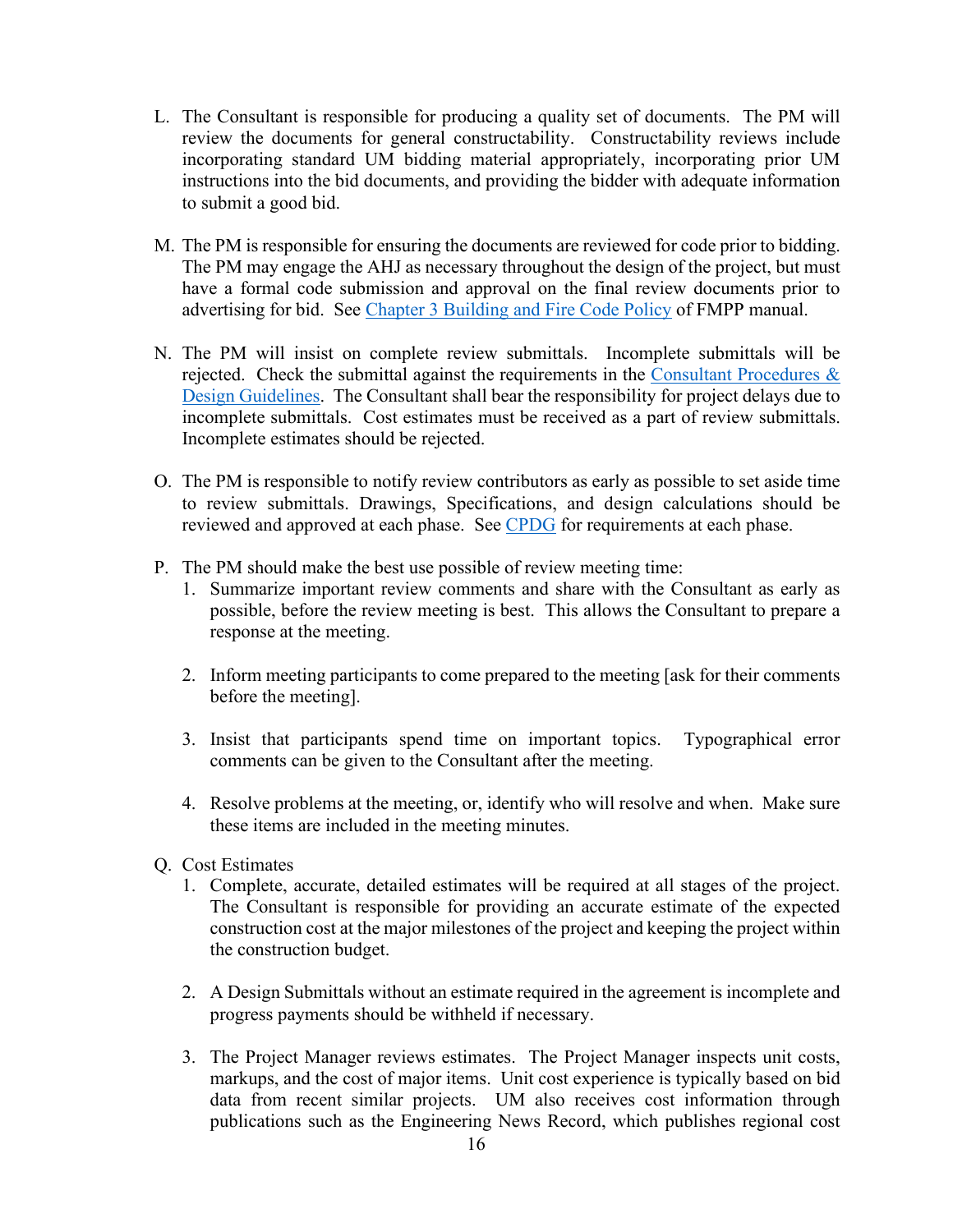indices and reports on key building component costs, and the Tradeline Journal which publishes cost information on research and medical buildings nationwide.

- a.) The estimate will reflect where and when the work is to be bid and performed.
- b.) The estimate must include a breakdown of markups, mobilization and overhead costs, and general requirements cost. Markups are normally tiered depending whether the work is subcontracted.
- c.) The PM will manage the design contingency in the estimate. The contingency should be appropriate for both the type and phase of the project. The contingency should be discussed and planned with the Consultant.
- d.) FPD keeps history on ENR cost indices and quarterly cost reports.
- 4. The Project Manager manages the project accordingly to keep the project within budget [consult with the Consultant on "value engineering" issues, advise the Client/User of scope and budget issues and coordinate University design decisions]. When necessary, the PM must inform other shareholders, and the design team, that items cannot be included without cost.
- 5. On larger projects or more complex projects, consider hiring an independent cost consultant to give an opinion of cost. This estimate is a complete review of the design and assessment of cost outside of the estimate responsibility of the design consultant. The University hires this estimator with project funds. Variances between the design consultant's estimate and the independent estimator are reviewed and resolved.
- 6. On any projects UM may conduct an estimate peer review at any stage of the project. Reasons to conduct a peer review include when the Project Manager either has cause to question the design consultant's estimate and/or has workload demands that prevent a thorough review of the design consultant estimate by the Project Manager.
- 7. Pre-Schematic estimates will be reviewed using square foot costs and comparator projects.
- 8. Quantitative Estimates should be provided at and after Schematic Design. See the [CPDG](https://www.umsystem.edu/ums/fa/facilities/guidelines/) regarding estimate requirements.
- 9. The Prebid Estimate will be adjusted to include bid addenda before the bid opening. This adjusted estimate will be used in evaluating the bid.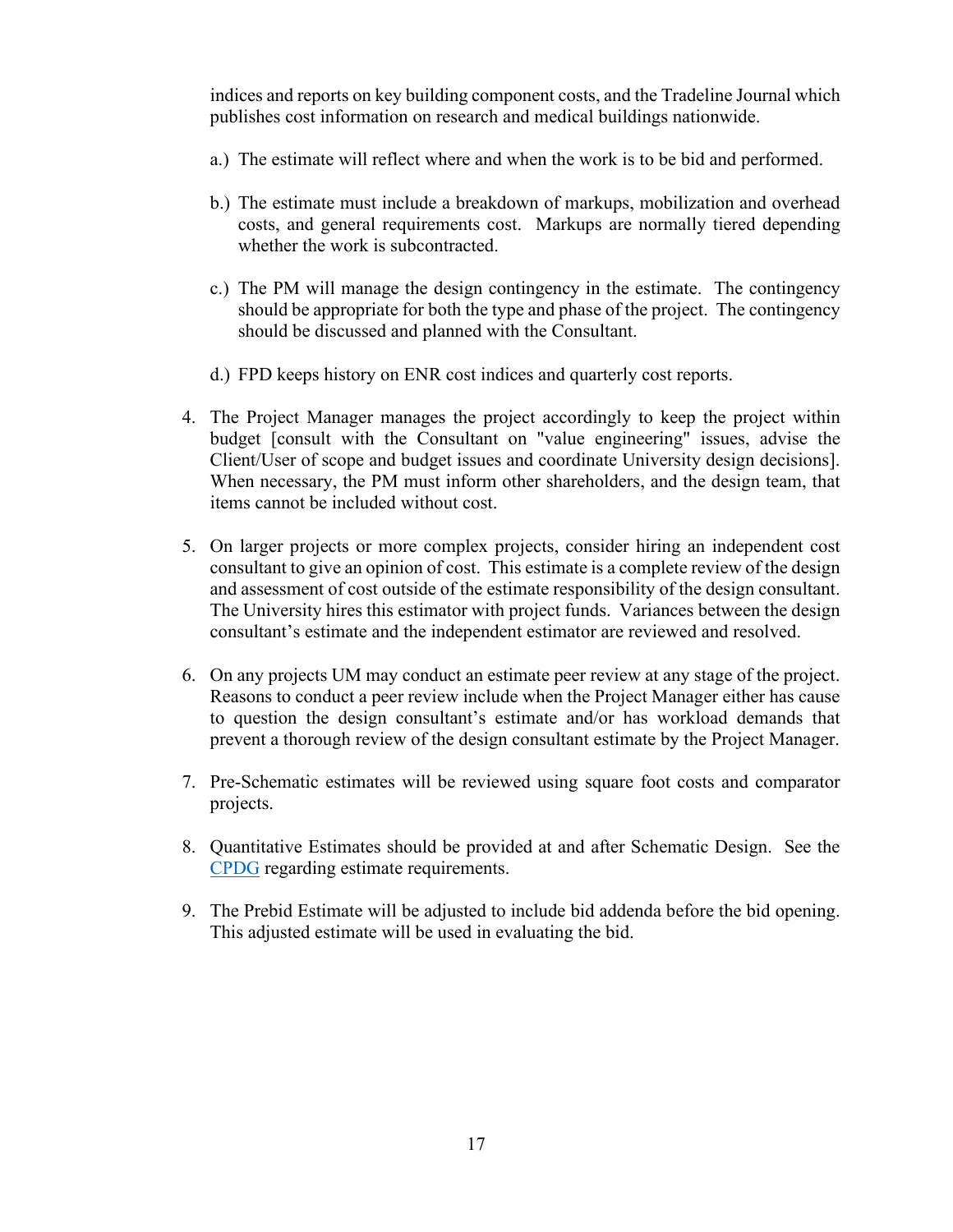### <span id="page-19-0"></span>**II. Meetings and Stakeholders**

- A. University projects normally involve many academic, student, and service groups as stakeholders in a project. The PM arranges for and coordinates the consultant's contact with these groups. Meetings are scheduled by the PM's office.
- B. Campus Facilities Management organizations provide services at each campus. The PM will arrange for and coordinate the consultant's contact with these groups.
- C. Meeting minutes are kept by the consultant and reviewed by the PM before issue. Meeting minutes should be issued to all participants within five working days.

### <span id="page-19-1"></span>**III. Key Points in Starting the Design Effort**

- A. PM establishes that the consultant is working for the PM, not the client.
	- 1. PM signs all consultant requests for reimbursement.
	- 2. PM can enforce compliance with project completion dates by withholding portions of consultant's payment.
	- 3. With PM's approval, consultant may contact the client and other involved campus groups. Consultant is required to provide meeting minutes and or telephone logs documenting all conversations and provide this information to the PM.
- B. PM ensures that the consultant addresses the needs of all the campus groups and people involved with the project.
- C. PM coordinates the information the consultant needs for the projects.
	- 1. Requests the locations of existing utilities and sends results to consultant.
	- 2. Requests and sends existing building drawings.
	- 3. Requests reports and surveys early to avoid project delays.
	- 4. Procures Site Survey or sends existing survey to consultant.
	- 5. Procures Geotechnical Services as required.
	- 6. Procures Asbestos Survey.

#### <span id="page-19-2"></span>**IV. Design Phases**

- A. **Programming & Planning:** [See Chapter 4 Planning](ttps://www.umsystem.edu/ums/rules/fpm/4_capital_appropriation_request) for information regarding Programming and Planning Studies. Program verification may be required prior to beginning the Schematic Design phase, especially if a significant period of time has elapsed between the two phases.
- B. **Schematic Design (SD):** During Schematic Design, the consultant develops study drawings, documents, and other media that illustrate design concepts for University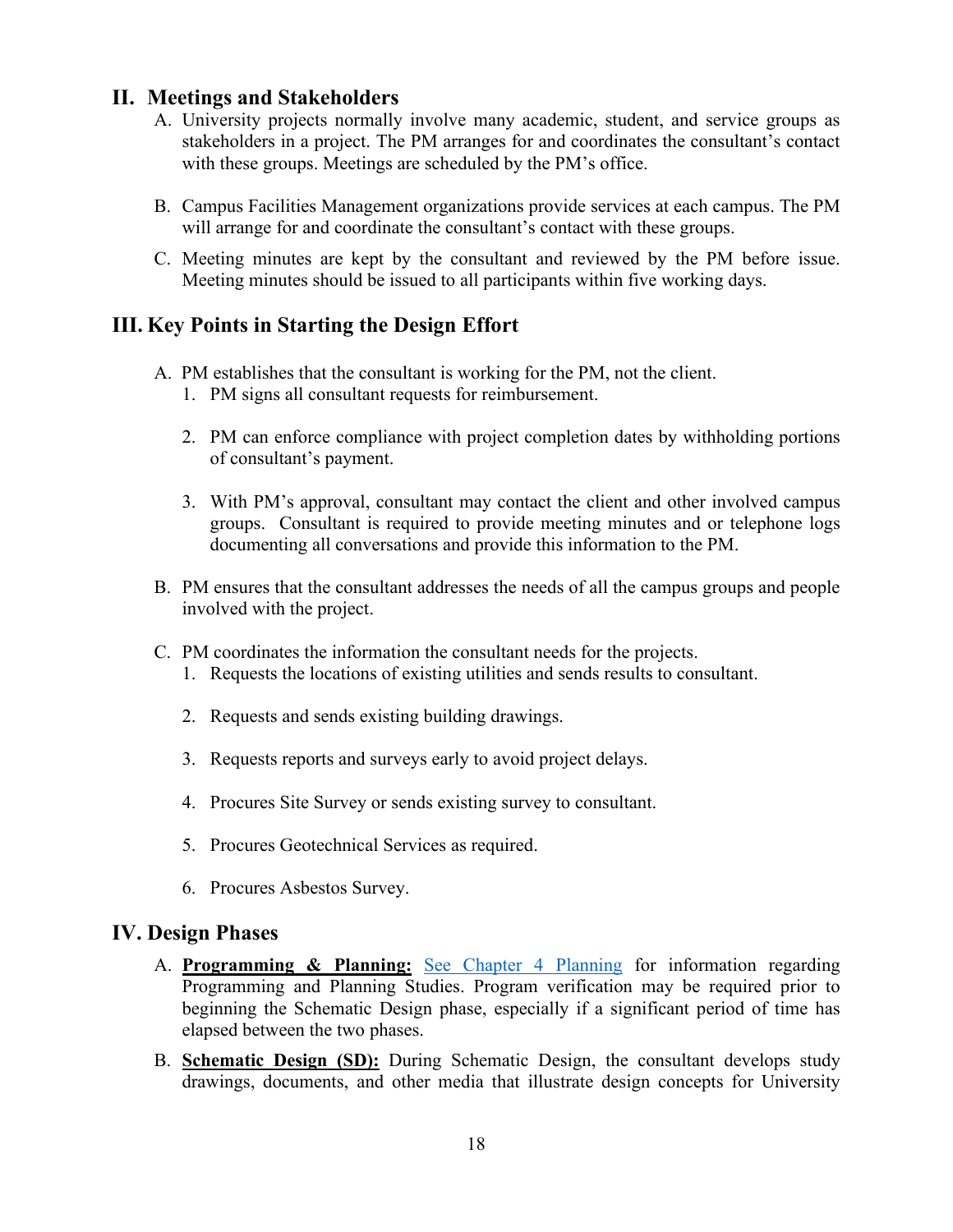review. Building code requirements are initially researched and addressed during Schematic Design.

- 1. The SD review submittal requirements are listed in the [UM CPDG.](https://www.umsystem.edu/ums/fa/facilities/guidelines/)
	- a.) Schematic Design represents approximately 15% of consultant services
	- b.) Lists of client needs/spaces
	- c.) The functional relationship of spaces to each other i.e., traffic flow/areas
	- d) Basic plan and elevation drawings
	- e) Cost Estimate
- 2. Schedule a Schematic Design Review Meeting and invite all interested parties to review:
	- a.) Project scope
	- b.) Project schedule
	- c.) Project budget
	- d.) Schematic Design Documents
- 3. PM explains to the client that changes in scope after schematic design will increase project costs and delay the project. See [Cost vs Time.](https://uminfopoint.umsystem.edu/media/fa/management/facilities/docs/Cost%20vs%20Quality%20vs%20Schedule.pdf)
- 4. Schematic design is approved by PM and client. The Project Cost Summary and Scope Statement are updated as needed. Project must be in budget to proceed. PM will prepare an amendment to the Consultant Agreement if needed to reconcile scope, budget and schedule.
- 5. Project Design may be required to be submitted to the Board of Curators as an Informational Item if the project budget is over \$5 million and it is a new building or addition. See Chapter 4 for Board of Curator requirements. Once the SD submittal has been reviewed and approved the design can proceed to the Design Development phase.
- 6. Minutes are issued by the Consultant within five (5) working days.
- C. **Design Development (DD):** DD phase work begins with the approved SD documents and develops them in further detail. This phase begins to establish mechanical, electrical, plumbing, structural, and architectural details; and provides a more detailed cost estimate.
	- 1. The DD review submittal requirements are listed in the [UM CPDG.](https://www.umsystem.edu/ums/fa/facilities/guidelines/)
	- 2. All design issues should be resolved by the end of Design Development phase. The creative design is complete at this point.
	- 3. DD Documents are approved by PM and client. The Project Cost Summary and Scope Statement are updated as needed. Project must be in budget to proceed. PM will prepare an amendment to the Consultant Agreement if needed to reconcile scope, budget and schedule.
	- 4. Minutes are issued by the Consultant within five (5) working days.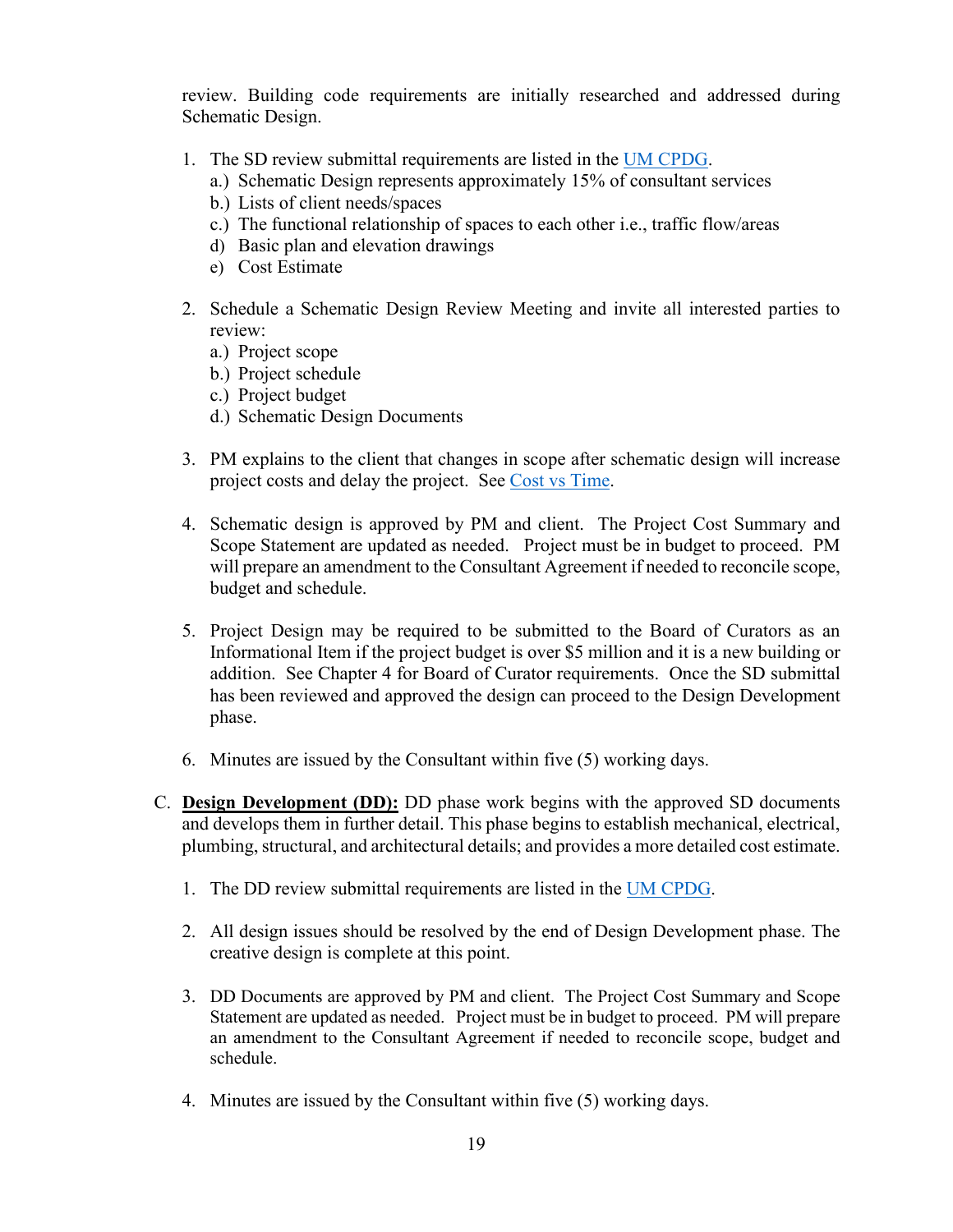- D. **Construction Documents (CD):** The CD phase incorporates all design decisions made in previous phases into detailed drawings and specifications to be used in the bidding and construction of the project. For larger projects, there are generally two CD phase reviews. The first review occurs at approximately 50% completion of the Construction Documents. The final review takes place after the consultant team is complete with the CD package. Detailed Cost Estimates are submitted with each submission.
	- 1. The CD review submittal requirements are listed in the [UM CPDG.](https://www.umsystem.edu/ums/fa/facilities/fpd_forms_page)
	- 2. The Project Manager will require the Consultant to provide 100% complete documents (including drawings and specifications) at least one week before a scheduled review meeting. Large projects, as identified by the Project Manager, will require additional review time. Final review documents must be ready to bid. However, it is not necessary to include the preprinted GC, IFB, SD, and wage rates.
	- 3. Drawings should be submitted for either campus or system Code Review and approval. See Chapter 3 – [Building and Fire Code Policy](https://www.umsystem.edu/ums/rules/fpm/3_Facilities_Master_Planning) for information regarding Code Submission.
	- 4. The Consultant is responsible for preparing all portions of the contract documents except those specifically supplied by the University.
	- 5. In addition to reviewing the Drawings and Specifications, the Project Manager shall review all other Contract Documents for coordination with the Drawings and the Specifications. The Consultant will revise the Contract Documents according to the directions received at the final review meeting.
	- 6. Control the list of additive alternates. Include no more that 2 or 3 unless approved by the Director. Do not include questionable alternates (i.e. those difficult to price, too small in relation to the project cost, for pricing information only, are not funded, or desirable but have no acceptance criteria). Also, include unit prices only when necessary (such as pier drilling) and only if a base bid amount is identified with a more or less clause. Do not make the bid request more challenging for the contractor than necessary.
	- 7. Eliminate uncertainty from the bidding documents. This adds cost to the project and discourages bidders.
	- 8. Do not compress construction time, give the contractor adequate time to complete the contract.
	- 9. Do not allow any portion of the scope of work to be deferred to the construction phase.
	- 10. All design issues must be finalized prior to advertisement. Also avoid anticipated lengthy addenda.
	- 11. Consultant should submit all requests for additional services, outside the scope of their agreement, before bid opening. No requests for additional services during the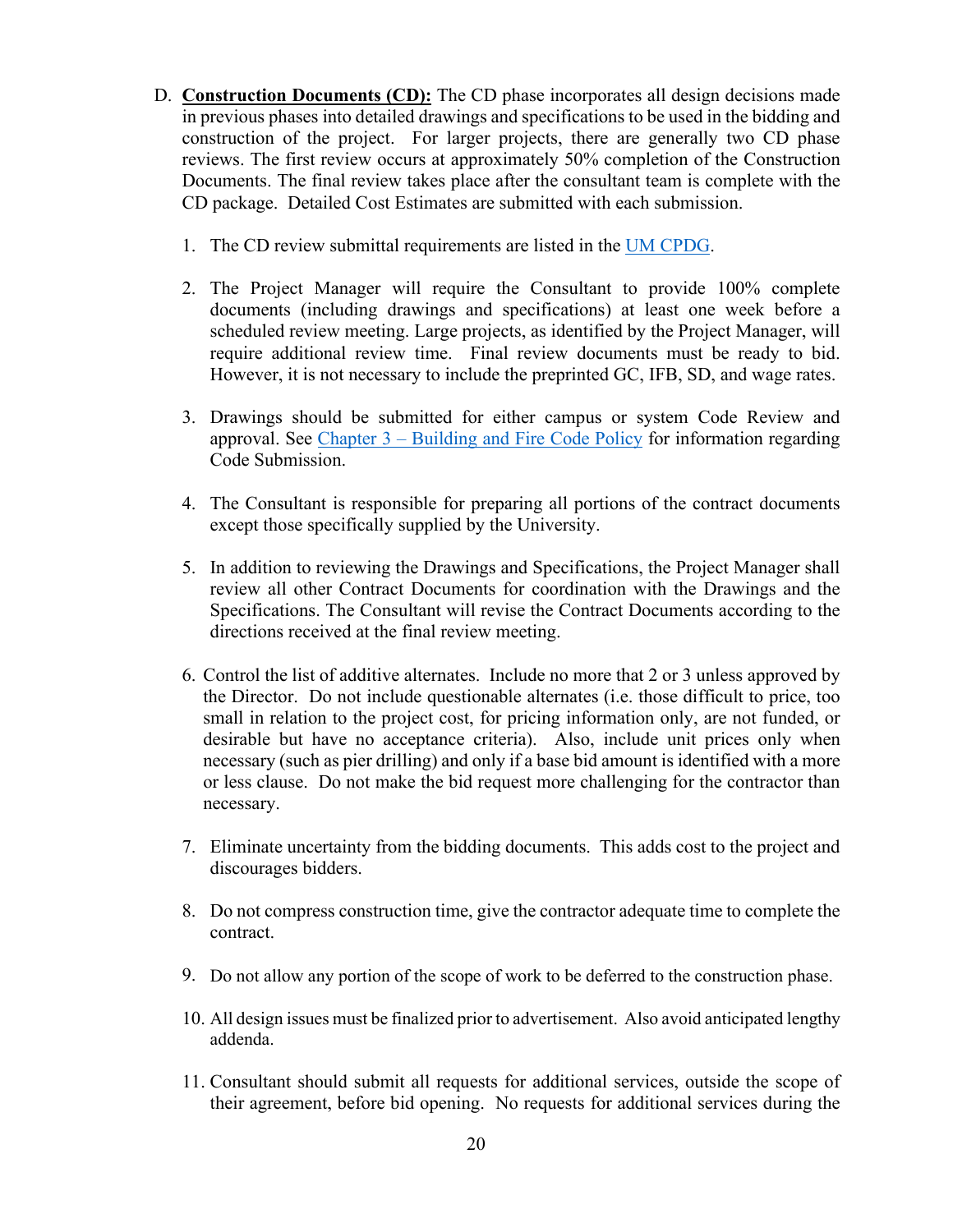design phase will be approved after the construction budget is finalized.

- 12. The Project Manager should advise the client that any design changes made now will increase cost and/or extend the schedule. Inform the client that the consultant is entitled to additional fees if changes in the project design are requested.
- 13. CD Documents are approved by PM and client. The Project Cost Summary and Scope Statement are updated as needed. Project must be in budget to proceed. PM will prepare an amendment to the Consultant Agreement if needed to reconcile scope, budget and schedule prior to bidding.
- 14. Once the contract documents are complete, the Project Manager will establish the advertisement date during the final document review meeting. The Project Manager will require the Consultant to produce complete documents before bidding.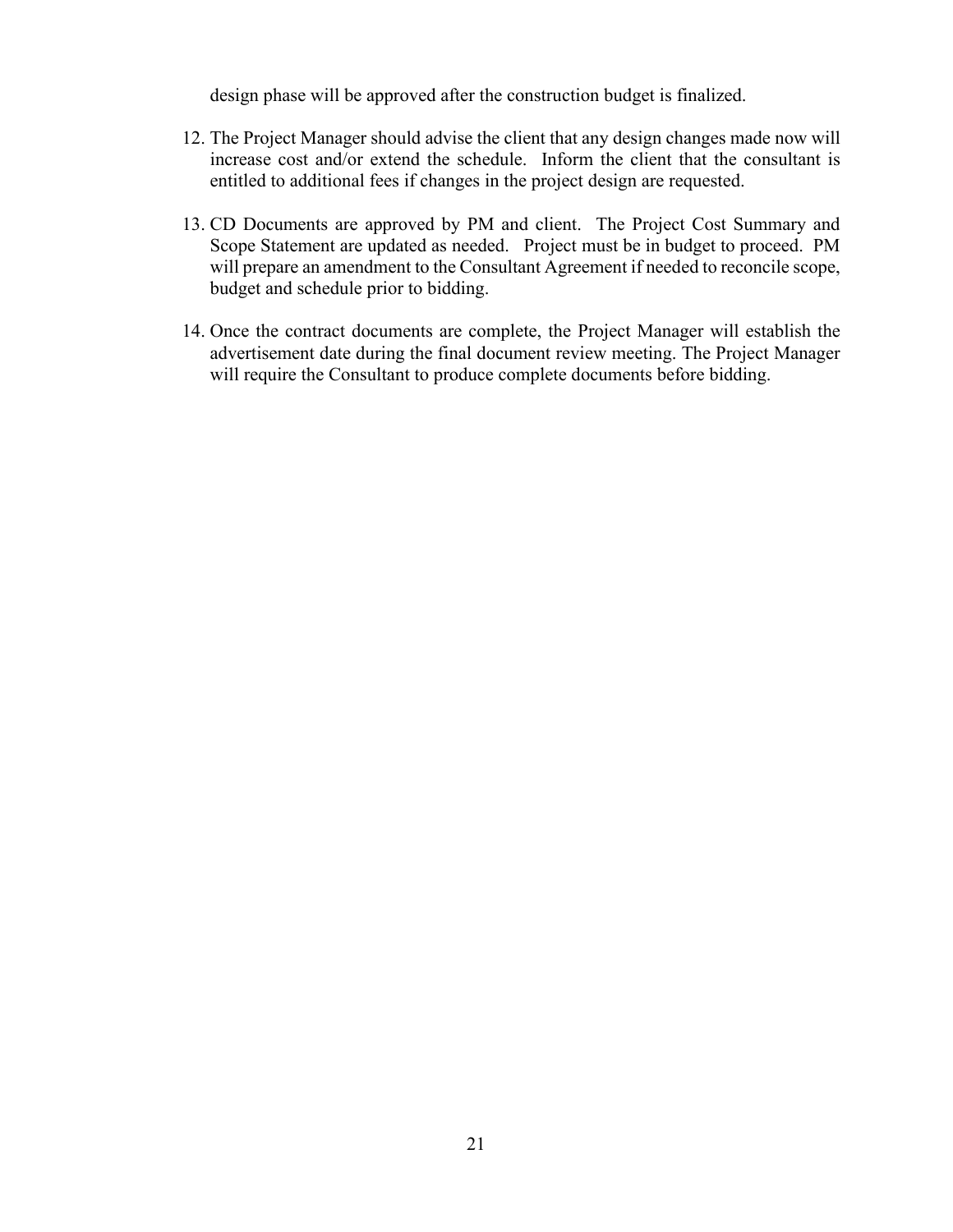### <span id="page-23-0"></span>**Chapter 6: Bidding and Award**

#### <span id="page-23-1"></span>**I. Bid Documents**

Bidding Documents may be prepared by the Campus Facilities Administrator or a Consultant, and shall be bound into the Project Manual. Bidding Documents and Requirements are used to attract bidders and explain the procedures bidders are to follow in preparing and submitting their bids. They help bidders follow established procedures and submit bids that will not be disqualified because of irregularities. Bidding Requirements address all prospective bidders interested in the project, while the Contract Documents concern the successful bidder who will be signing the contract with the University.

- A. The [Advertisement for Bids](http://www.umsystem.edu/ums/fa/facilities/bids/) is a published notice soliciting bids for a construction contract and it is a Contract Document.
- B. The [Information for Bidders](https://uminfopoint.umsystem.edu/media/fa/management/facilities/docs/Information%20for%20Bidders.docx) states procedures to be followed and provides data about the project. It covers the preparation and submission of bids, and such details as bonds, bid security, Bidders Statement of Qualifications, award of contract, time of completion, liquidated damages, and any special bidding conditions that apply to the project. The Information for Bidders is maintained by UM Facilities Planning and Development.
- C. The [Bid for Lump Sum Contract](file://col.missouri.edu/files/fpd/public/Project%20Manager%20Manual/Tools/Bid%20for%20Lump%20Sum.docx) (Bid Form) is a document furnished to a bidder to be completed, signed, and submitted as the bidder's Bid. The Bid Form provides blank spaces to be filled in by the bidder and a place for the bidder's signature to indicate the bidder agrees to all the provisions in the Form. Data to be filled in by the bidder include: bidder's name, address, and other bidder information, addenda receipt, base bid, alternates, and unit prices. The Bid Form is maintained by UM Facilities Planning and Development.
	- 1. Alternates
		- a.) All alternates are additive.
		- b.) Avoid using alternates as funding splits.
		- c.) Typical practice is to set the base bid at 95% of the estimate to protect the project budget.
		- d.) Alternates are generally taken in the order in which they are listed. Large numbers of alternates should be avoided because they complicate the determination of the low bidder.
		- e.) The consultant is required to separate base bid work from alternates.
		- f.) The consultant will be paid for design work for alternates if they are not taken. They will receive 80% of the fee if on a percentage contract.
	- 2. Unit Prices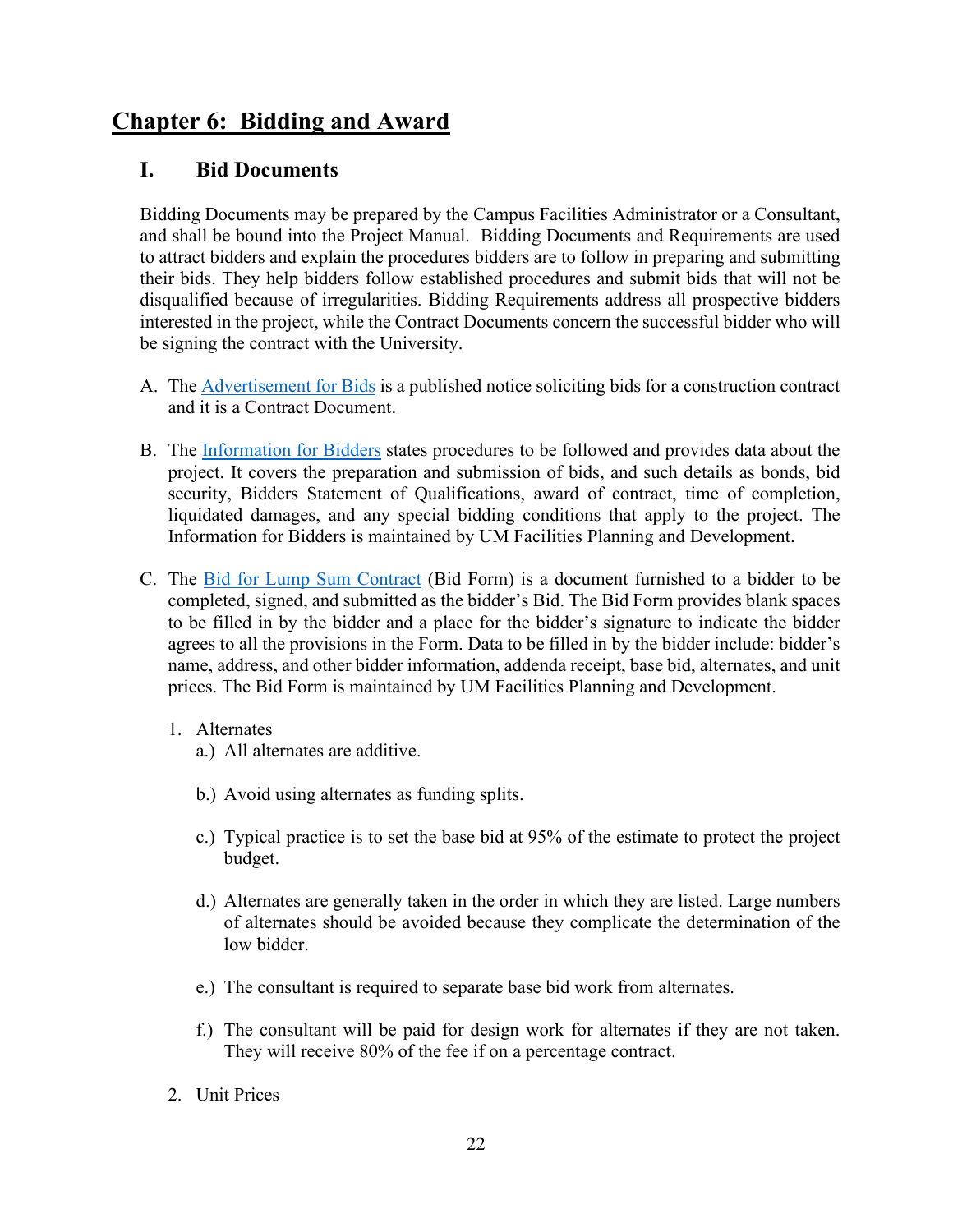- a.) When unit prices are used, there must be a corresponding estimate quantity listed in the bid.
- b.) A single unit price shall be requested for both adding and deleting to the specified quantity allowance.
- c.) The estimated quantity shall be conservatively set so that in most situations MU will be more likely to take the unit price credit rather than pay additional costs.
- d.) Involve the CPM in discussions about unit prices. For example, rock excavation Have an adequate number of geotechnical borings done to determine the depth of bed rock and thereby reducing risk of underestimating cost of removal.
- 3. Project Completion
	- a.) This section must match the corresponding section in the Special Conditions.
	- b.) The determined completion date represents the date of substantial completion and not the date of final acceptance.
	- c.) The PM should advise the client on what to expect in the way of construction activities between substantial completion and final completion.
- 4. Sub-Contractor List
	- a.) To discourage bid shopping, the University has a policy that on projects over \$500,000 the bidder will be required to submit a list of major sub-contractors with the bid.
	- b.) The list should include three (3) to six (6) of the significant sub-contractors.
- 5. Supplier Diversity Goals
	- a.) Projects with construction cost estimates of \$100,000 or greater should set Supplier Diversity goals.
	- b.) See [Supplier Diversity Participation Guidelines for Construction](https://uminfopoint.umsystem.edu/media/fa/management/facilities/docs/Supplier%20Diversity%20Participation%20Guidelines%20for%20Construction.pdf) on the FPD Document page for guidance on goals.
- 6. Liquidated Damages
	- a.) With approval by the Director through the CPM, liquidated damages may be used whenever a project needs early completion incentives.
	- b.) The UM standard damage clause is for actual damages (General Conditions Article 8, Delay in Completion).
	- c.) If stated in the Special Conditions, liquidated damages, not actual damages apply.
	- d.) The amount of liquidated damages are developed by the CPM, in consultation with the PM and client.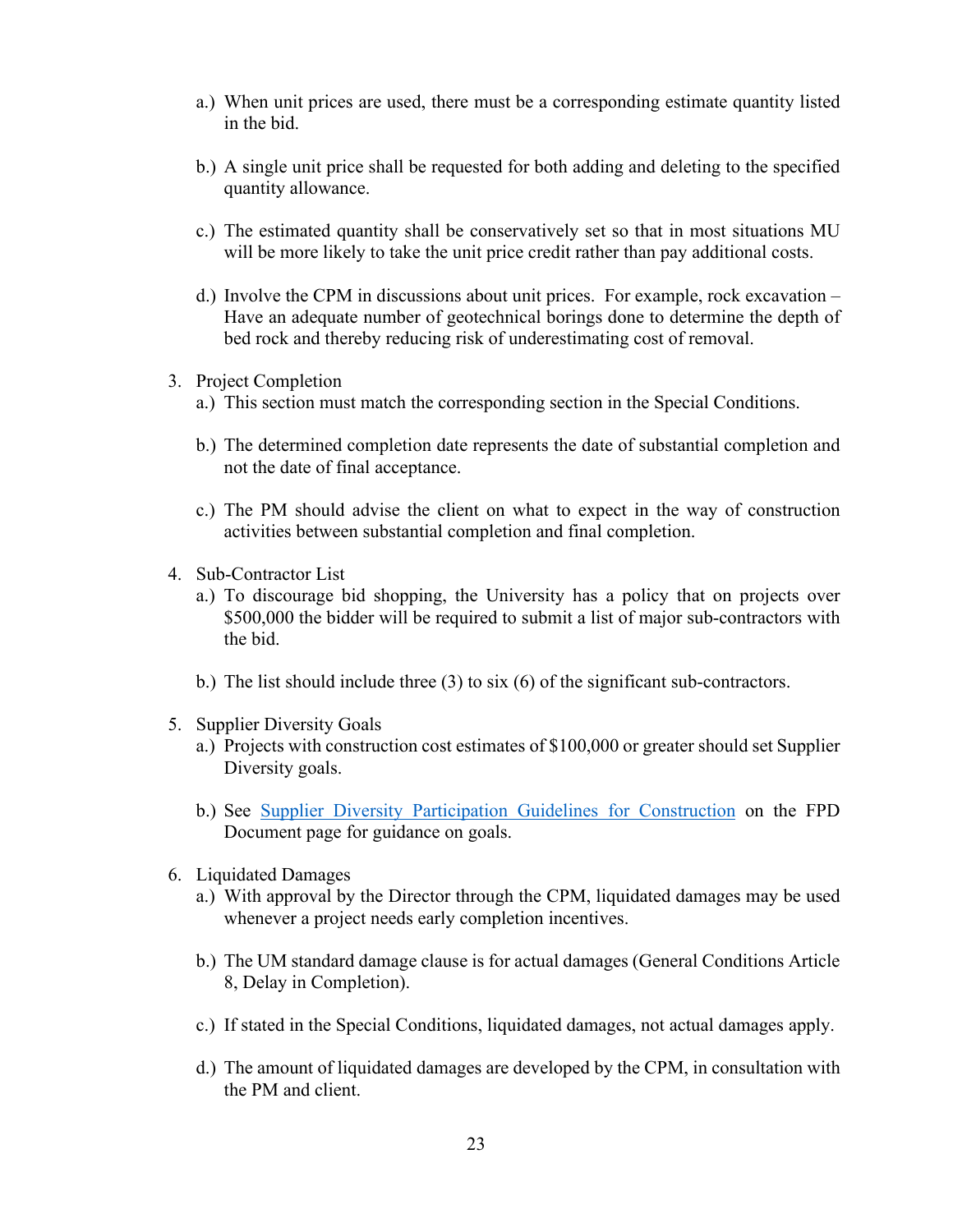- e.) The basis for and use of liquidated damages must be documented and approved by the Contracting Officer. While liquidated damages encourage timely completion, they also may increase the bid cost, since the contractor is assuming more risk. This should be balanced with the need for timely completion.
- D. The [Bidder's Statement of Qualifications](https://uminfopoint.umsystem.edu/media/fa/management/facilities/docs/Bidder%27s%20Statement%20of%20Qualifications.docx) helps the University to determine that a bidder qualifies as a Responsible Bidder. The Information for Bidders sets forth bidder requirements for completing the Bidder's Statement. The Statement is maintained by the UM Facilities Planning and Development.
- E. The [Supplier Diversity compliance evaluation bidding documents](https://uminfopoint.umsystem.edu/media/fa/management/facilities/docs/Supplier%20Diversity%20Evaluation%20Forms.docx) helps the University to determine whether a bidder has achieved the Supplier Diversity contracting goal or has made a good faith effort to achieve the goal. The Information for Bidders sets forth bidder requirements for completing these forms. The forms are maintained by the UM Facilities Planning and Development.
- F. Contract Conditions define the basic rights, responsibilities and relationships of the parties involved in the construction process. Contract conditions are of the following two types:
	- 1. [General Conditions](http://www.umsystem.edu/ums/fa/facilities/fpd_general_conditions) are general clauses that establish how the project is to be administered. The documents are maintained by UM Facilities Planning & Development.
	- 2. [Special Conditions](https://uminfopoint.umsystem.edu/media/fa/management/facilities/docs/Div%201%20Bidding%20Documents.docx) modify or supplement the General Conditions, as needed, to provide for conditions unique to a specific project. They consist of modifications and additions such as those imposed on Federal assisted projects. Project specific contract requirements should be included in the Special Conditions. The document is maintained by UM Facilities Planning & Development.

#### G. [Prevailing Wage Rates](https://www.umsystem.edu/ums/fa/facilities/wagerates)

The wage rate for the county where the work will be performed. The documents are found on the UM Facilities Planning & Development website.

### <span id="page-25-0"></span>**II. Bidding**

Contracts for construction will be advertised so the number of bids or proposals will not be restricted or curtailed and will be open to all persons complying with the terms upon which the bids are requested or solicited. The general advertisement process is described below.

A. Advertisement

The Project Manager coordinates the Advertisement process. The University's Advertisement policy is found in [CRR 70.060.](https://www.umsystem.edu/ums/rules/collected_rules/business/ch70/70.060_consulting_design_and_construction) The Advertisement describes where Bidders can obtain Bid requirements, drawings and specifications (the Documents), the date, time, and location of the bid opening and pre-bid meeting, and the Supplier Diversity participation goal. Before Advertisement, the Project Manager sends the Consultant the Advertisement and instructs the consultant to download the following from the FPD website: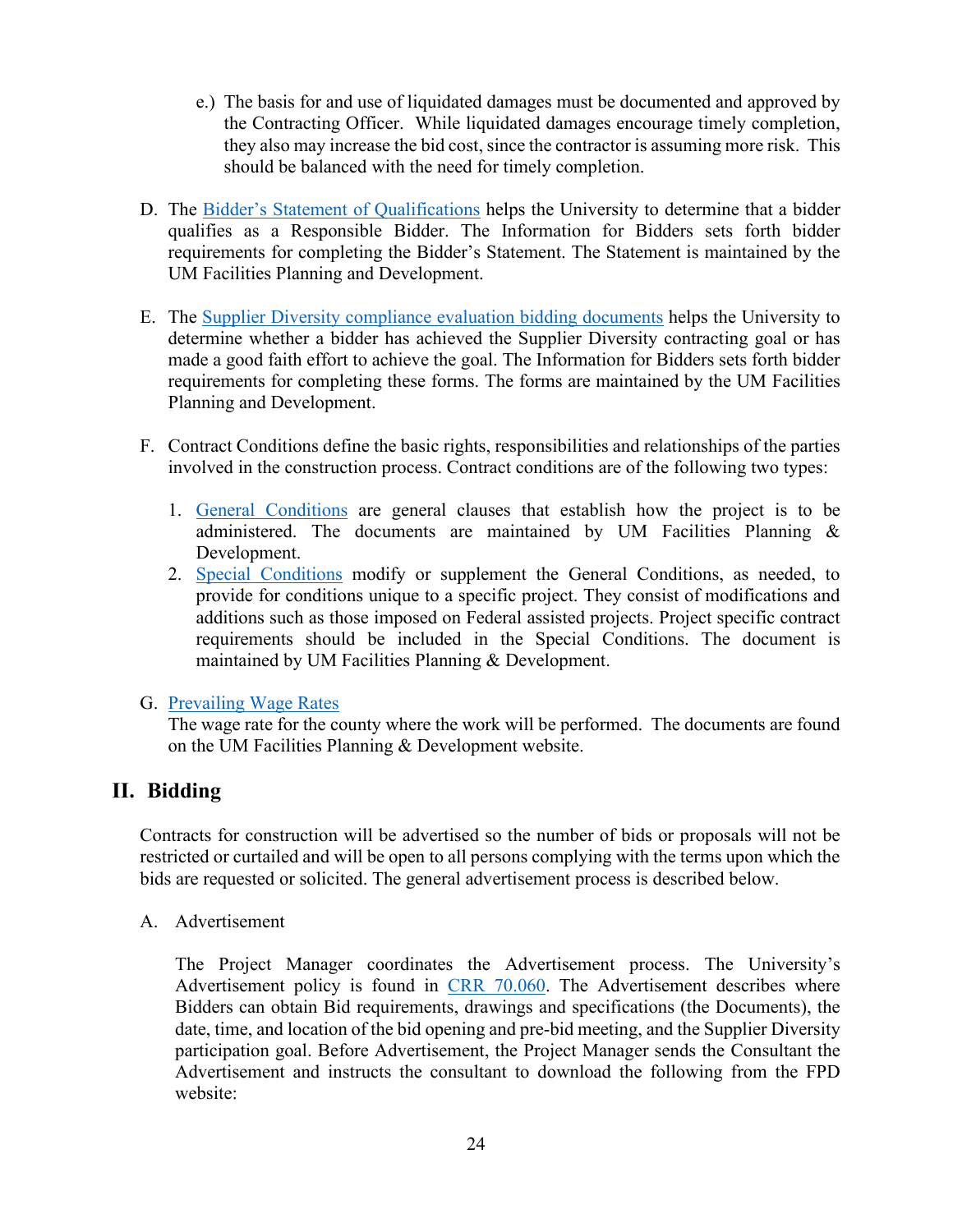- 1. [Information for Bidders](https://uminfopoint.umsystem.edu/media/fa/management/facilities/docs/Information%20for%20Bidders.docx) and [General Conditions.](http://www.umsystem.edu/ums/fa/facilities/fpd_general_conditions)
- 2. [Bidder's Statement of Qualifications](https://uminfopoint.umsystem.edu/media/fa/management/facilities/docs/Bidder%27s%20Statement%20of%20Qualifications.docx) and [Supplier Diversity forms.](https://uminfopoint.umsystem.edu/media/fa/management/facilities/docs/Supplier%20Diversity%20Evaluation%20Forms.docx)
- 3. [Prevailing Wage Rates](http://www.umsystem.edu/ums/fa/management/facilities/wagerates/) for the county were the work will be performed.

The Project Manager also instructs the consultant on where to upload or send the completed bidding documents and when the Consultant must deliver them.

B. Document Distribution

The Project Manager will have sets of the Documents distributed to the appropriated campus personnel. The campus or electronic plan room maintains the list of plan holders.

- C. Addenda
	- 1. [Addenda](https://uminfopoint.umsystem.edu/media/fa/management/facilities/docs/addendumformat.docx) are written text and/or drawings issued to clarify, revise, add to, or delete information in the original bidding documents or in previous Addenda. Addenda are issued before the opening for bids. Excessive addenda suggest poor preparation of construction documents.
	- 2. Addenda are Contract Documents. The Project Manager shall approve all addenda items before issuing. If directed by the Project Manager, the Consultant shall prepare and distribute addenda directly to all plan holders.
	- 3. The Project Manager shall distribute addenda so all plan holders have a copy of the addenda at least 72 hours before the bid opening. This may be done through the electronic plan room or the Project Manager may instruct the Consultant to distribute to all plan holders. The consultant shall verify that each and every plan holder has received a copy at least 72 hours before the bid opening. The Project Manager should extend the bid date if this requirement cannot be met.
	- 4. If the Bid Form is revised by addenda, the revised Bid Form shall be issued on a different colored paper to distinguish the revised Bid Form from the original Bid Form.
- D. Pre-Bid Meeting

The Project Manager, assisted by the Consultant may hold a Pre -bid Meeting before the Bid Opening. All interested bidders are invited to attend to ask questions about the project requirements, drawings and specifications and to inspect the construction site. All questions requiring interpretations by the Consultant shall be answered by Addendum. The Project Manager shall conduct the meeting in the format shown in the **Pre-bid Meeting** [Agenda.](file://col.missouri.edu/files/fpd/public/Current%20FPD%20Documents/Sept.%202016/prebid%20meeting%20agenda.doc) The PM shall state the [Supplier Diversity requirements](file://col.missouri.edu/files/fpd/public/Current%20FPD%20Documents/Sept.%202016/Supplier%20Diversity%20PreBid%20Meeting%20Agenda.doc) and the requirements to meet a good faith effort during the Pre-bid Meeting. The Consultant later issues addenda, if necessary, to clarify or modify any questioned contract items identified at the Pre-bid Meeting that require clarification.

E. Interest in the Project

To help assure that the University receives the most bids possible (and a minimum of three), the Project Manager will use the following guidelines: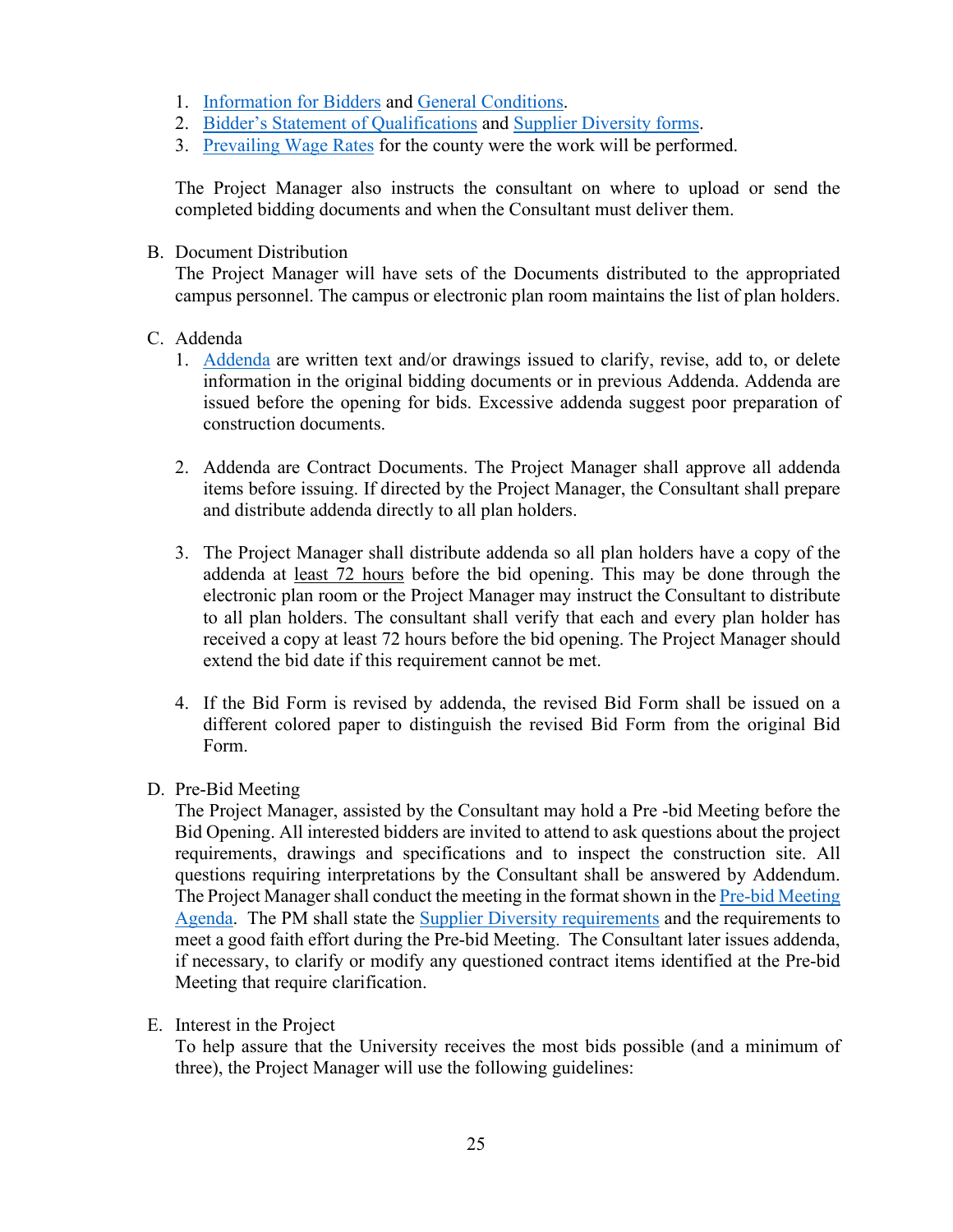- 1. The consultant should be directed to review the local bidding climate before the preparation of Documents. The size and composition of projects should be considered to encourage competitive bidding.
- 2. If it appears likely that a conflict among projects will occur in the market, the rescheduling of the due date should be considered if time permits and if the Project Manager expects that rescheduling will result in additional interest in the project.
- 3. The consultant should review the plan holders list after the project has been on the market for seven to ten days to confirm adequate interest in the project. The consultant should contact several prospective bidders to assure the University will receive at least three bids.
- 4. If there is little interest in the project, the consultant, with the assistance of the Project Manager, should contact potential bidders and determine the cause.
- 5. Each campus should maintain a record with the project title, nature of the project and names of all the bidders on each project. This information should then be used as a resource in planning and marketing future projects.

#### F. Opening of Bids

The Campus Construction Administrator conducts a public Bid Opening. The Campus Construction Administrator conducts the Bid Opening within strict guidelines outlined in the University of Missouri [Bid Opening Procedures.](file://col.missouri.edu/files/fpd/public/Current%20FPD%20Documents/Sept.%202016/Bid%20Opening%20.docx)

G. Protests

Persons or entities may protest the University's selection of the apparent low bidder. The contract documents do not address the issue of bid protests. However, if a protest is made, it must be resolved to the University's satisfaction before the contract is awarded. Report any protest to the UM Director of Facilities Planning and Development for resolution. Protests may be made at Opening regarding a bid irregularity. See Bid Opening Procedures for resolving irregularity protests.

#### H. Irregularities

- 1. The Information for Bidders allows the University to waive informalities in bids. Procedures to follow for irregularities are set forth in Bid Opening Procedures. The Campus Construction Administrator shall refer all irregularities to the UM Director of Facilities Planning & Development for resolution.
- 2. Some irregularities in the form or content of a proposal or bid may make it nonresponsive. A non-responsive bid materially varies from the form or content requirements of the Bid Documents. Examples of such irregularities include but are not limited to: incomplete submittals, unsigned bids, attachments or related documents, qualifications, discrepancies, submittals on unauthorized forms, late or mishandled bids, or claimed mistakes.
- I. Post Bid Addendum

UM has a procedure for issuing a post-bid addendum. The post-bid addendum is used in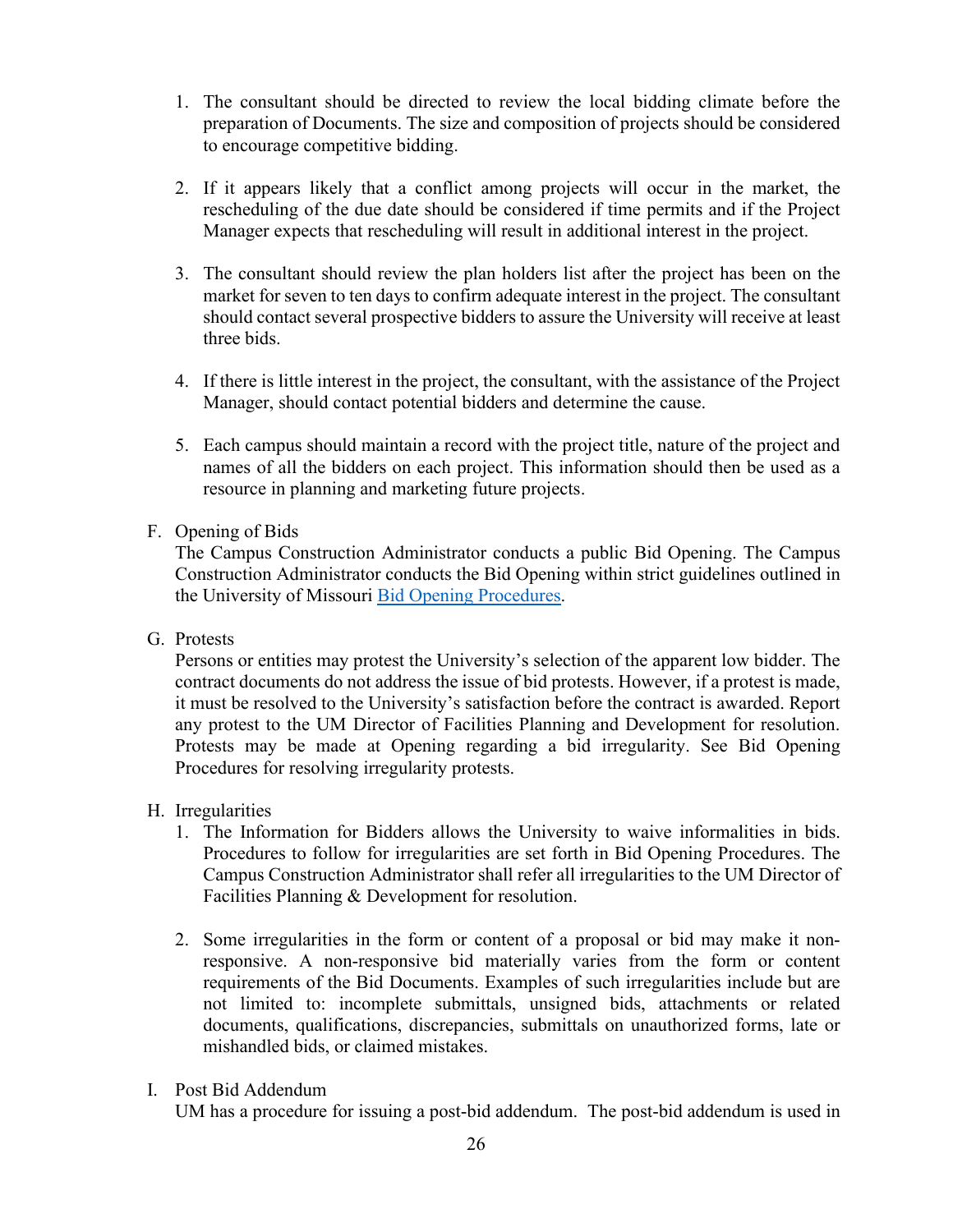situations where it is not in the best interest of the University to accept any of the bids. Examples would include where there were limited or no bidders, where bids exceed the budget, or where there were significant flaws in the bid documents or bid process. Postbid addenda save time and advertising expense over the more traditional process of rebidding the project. Post bid addenda are issued only with the approval of the Contracting Officer.

- J. Bid Evaluation for Lowest Best Bid awards
	- 1. Consultant Evaluation
		- a.) After the University has received the bids, the Project Manager shall instruct the Consultant to evaluate the bids and low bid Contractor. Information to evaluate the bidder is contained in the document Bidder's Statement of Qualifications. The bidder submits this document with its bid.
		- b.) If the bids differ substantially from the Consultant's estimate, the Consultant will provide documentation that explains the differences. Additionally, the Consultant shall also review the bid spread.
		- c.) The Project Manager will require the Consultant to make a written determination of the responsiveness and responsibility of the apparent low bidder, and a recommendation whether to award the contract to the apparent low bidder.
	- 2. University Evaluation
		- a.) The Project Manager evaluates the bids received, the Consultant's Evaluation, the Bidders Statement of Qualifications, and any other appropriate data.
		- b.) The Project Manager will compare the bids with the project budget as contained in the Project Cost Summary. After the contract award is determined, a final Project Cost Summary is prepared for approval and signature by the Campus Facilities Administrator.
		- c.) For Contracts over \$500,000, the Project Manager will prepare the [Construction](https://uminfopoint.umsystem.edu/media/fa/management/facilities/docs/Construction%20backup%20template-lowbid.docx)  [Backup Document](https://uminfopoint.umsystem.edu/media/fa/management/facilities/docs/Construction%20backup%20template-lowbid.docx) and it will be submitted to UM Facilities Planning and Development for review.
		- d.) The Project Manager or designated person shall review the bidders Supplier Diversity participation documentation and recommend to the UM Contracting Officer if a bidder has met the participation goals or made a good faith effort according to the contract documents.
- K. Rejection of Proposals and Bids
	- 1. Irregularities: Bids with irregularities may be rejected if the UM Director of Facilities Planning and Development decides the irregularity cannot be waived.
	- 2. Reject All Bids: All bids may be rejected if acceptance of the lowest responsible bid is not in the best interest of the University.
	- 3. Non-Responsible Bidder: A bid may be rejected if the bidder is determined to be non-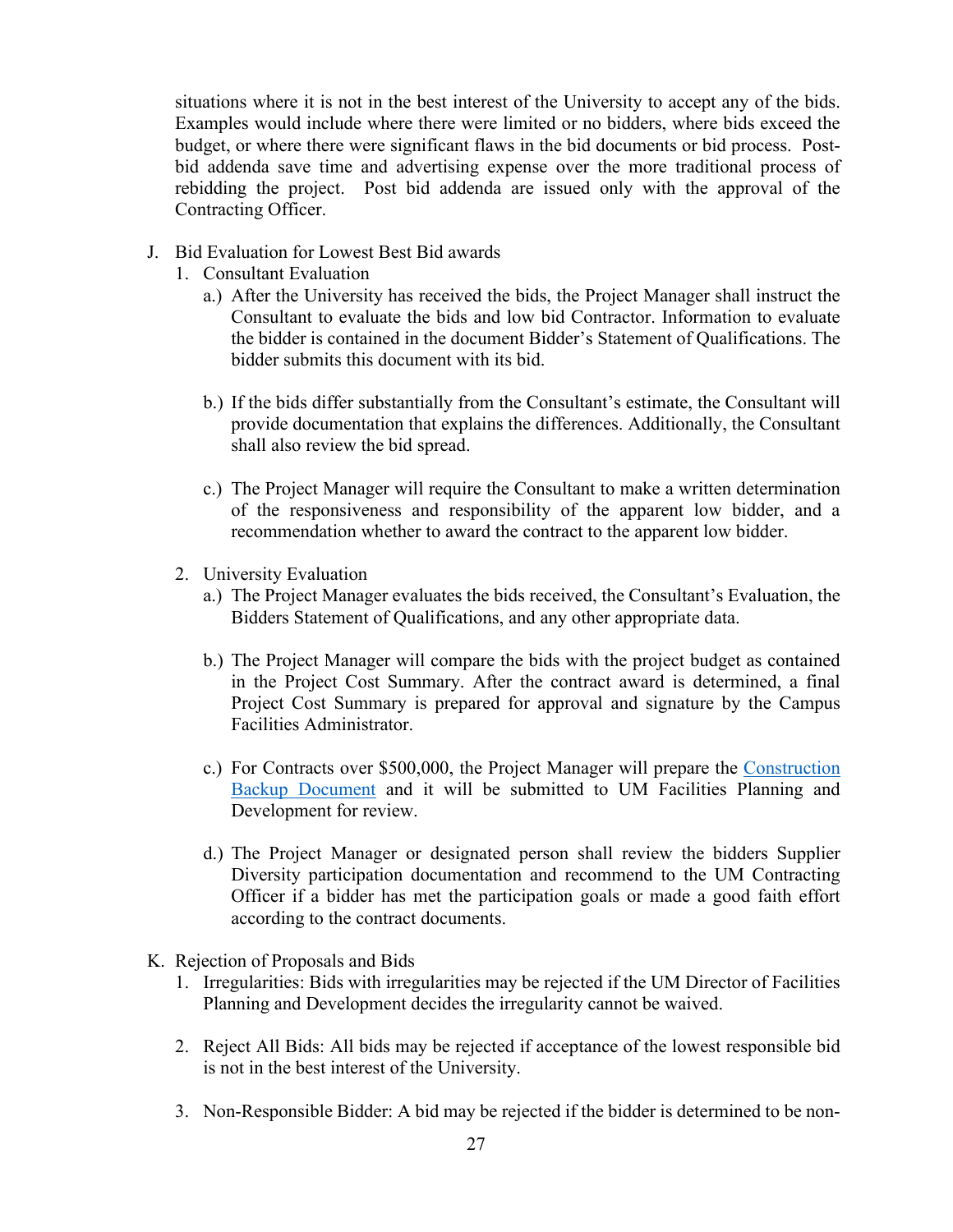responsible. If the Campus does not want to accept a bid based on the responsibility of the contractor, the bid results shall be sent to the UM Director of Facilities Planning and Development with the campus recommendation.

- L. Withdrawal of Bids
	- 1. A Bid may be withdrawn any time before the scheduled closing time for receipt of bids.
	- 2. A bid received and not withdrawn before the opening is irrevocable for 60 days or other period established in the Contract Documents.
	- 3. See the Information for Bidders for additional information.

#### <span id="page-29-0"></span>**III. Award of Contract**

- A. All of the following conditions must be met before awarding any construction contract:
	- 1. The Contractor has been chosen by competitive bidding, and the award is to be made to the lowest responsible bidder submitting a responsive bid.
	- 2. The contract documents conform to the documents used in the bidding process.
	- 3. All protests or disputes as to bidding or award of the contract have been resolved.
	- 4. The scope of work matches the project scope.
	- 5. Funds are available for the total project cost.
	- 6. Approval from external agencies funding the project has been obtained in writing.
	- 7. The contractor has provided proper insurance and bonds.
	- 8. All necessary Board of Curator approvals have been obtained, if any.
- B. Project Manager shall prepare a Construction Backup for all projects with an award greater than \$500,000. The templates for the Construction Backups are located on the FPD website's Document Page. Templates for [Low Bid Contract,](https://uminfopoint.umsystem.edu/media/fa/management/facilities/docs/Construction%20backup%20template-lowbid.docx) [JOC Contract,](https://uminfopoint.umsystem.edu/media/fa/management/facilities/docs/Construction%20backup%20template-JOC.docx) [Design-](https://uminfopoint.umsystem.edu/media/fa/management/facilities/docs/Construction%20backup%20template-Design-Build.docx)[Build Contract](https://uminfopoint.umsystem.edu/media/fa/management/facilities/docs/Construction%20backup%20template-Design-Build.docx) and [CM&R Contract](https://uminfopoint.umsystem.edu/media/fa/management/facilities/docs/Construction%20backup%20template-CMRisk.docx) are available. The Contracting Officer will not sign the Construction Contract until the construction backup is submitted to FPD.
- C. Contract Documents

The Contract Documents contain the legally enforceable requirements which become part of the contract when the Construction Contract form and other related contract forms are signed. The Contract Documents consist of the following:

1. Contract for Construction - The Contract is the document signed by the University and the Contractor and is the legal instrument binding the parties to the work. It defines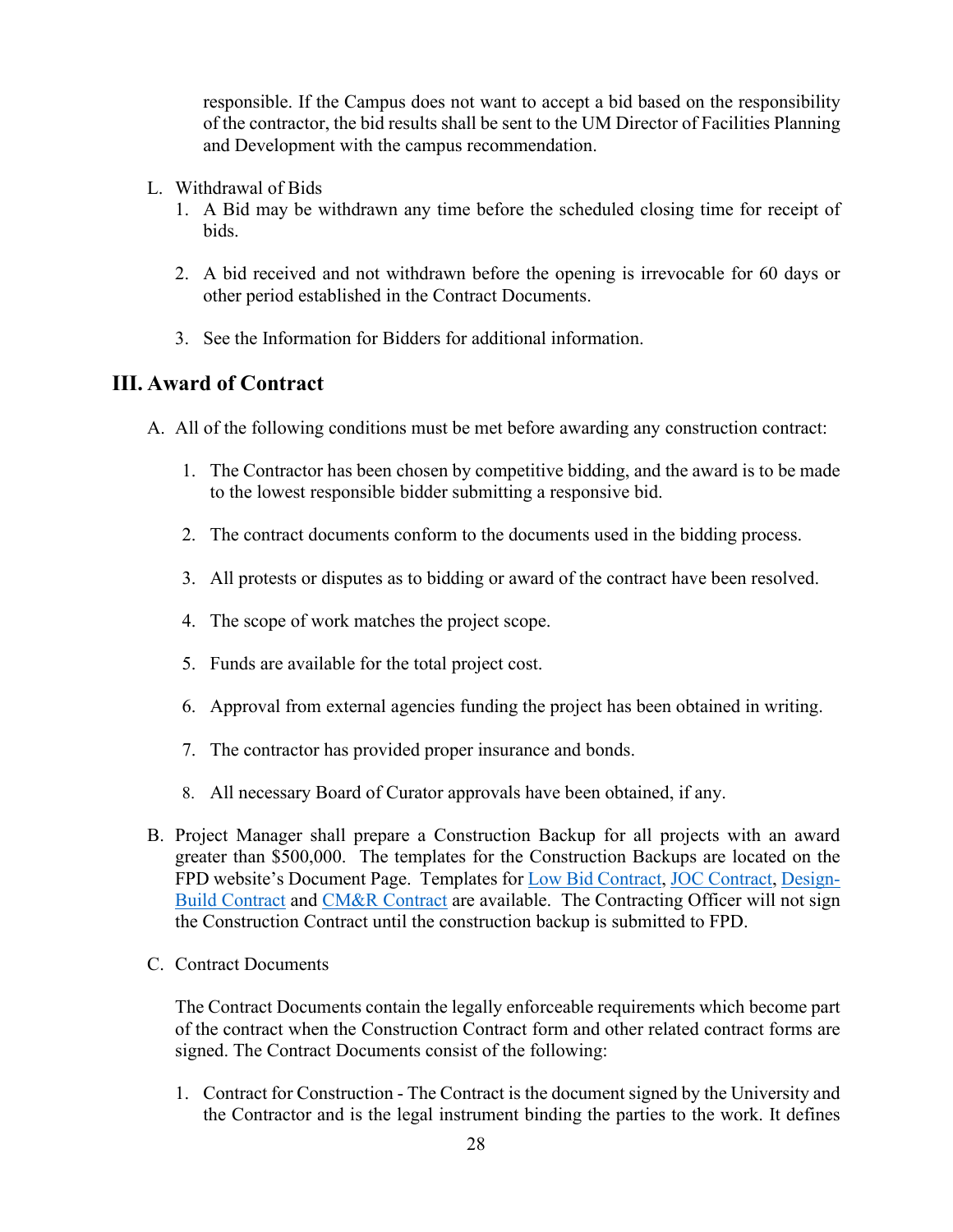the relationships and obligations existing between the University and the Contractor and lists the documents which make up the contract. The [form of the Contract](https://uminfopoint.umsystem.edu/media/fa/management/facilities/docs/Construction%20Contract.doc) is maintained by UM Facilities Planning & Development.

- 2. The contract price is the accepted Base Proposal or Bid submitted by the successful contractor on the Bid Form adjusted by accepted additive alternates. The contract price shall not be adjusted by negotiation.
- 3. Contract Conditions Contract Conditions define the basic rights, responsibilities and relationships of the parties involved in the construction process. Contract conditions are of the following two types:
	- a.) General [Conditions:](http://www.umsystem.edu/ums/fa/facilities/fpd_general_conditions) General Conditions are general clauses that establish how the project is to be administered. The documents are maintained by UM Facilities Planning & Development.
	- b.) Special Conditions: Special [Conditions](https://uminfopoint.umsystem.edu/media/fa/management/facilities/docs/Div%201%20Bidding%20Documents.docx) modify or supplement the General Conditions, as needed, to provide for conditions unique to a specific project. They consist of modifications and additions such as those imposed on federally assisted projects. Project specific contract requirements should be included in the Special Conditions. The document is maintained by UM Facilities Planning  $\&$ Development.
- 4. Project Technical Specifications and Requirements The Project Technical Specifications and Requirements, or project manual, are usually prepared by the Consultant and reviewed by the University. They consist of various sections organized according to the CSI Division Format, except for Division 1. The format for the project manual shall be as set forth in the [Consultant Procedures and Design Guidelines](https://www.umsystem.edu/ums/fa/facilities/guidelines/)  [manual.](https://www.umsystem.edu/ums/fa/facilities/guidelines/)
- 5. Drawings The Drawings are usually prepared by the Consultant and reviewed by the University. They must be specifically enumerated in the Contract Documents.
- 6. Addenda [Addenda](https://uminfopoint.umsystem.edu/media/fa/management/facilities/docs/addendumformat.docx) are documents that clarify, revise, add, or delete portions of the issued Documents.
- 7. Contractor's Bid (Bid Form) The Contractor's Bid is the Bid Form completed by the Bidder, signed, and addressed to the Owner. This document includes any required attachments, such as the Contractor's completed Statement of Qualifications and Bid Bond.
- 8. Contractor's Performance and Payment Bonds The University's [performance bond](https://uminfopoint.umsystem.edu/media/fa/management/facilities/docs/Performance%20Bond.doc) and [payment bond](https://uminfopoint.umsystem.edu/media/fa/management/facilities/docs/Payment%20Bond.doc) requirements and forms are maintained by UM Facilities Planning & Development. The Performance Bond and Payment Bond provide a source of funds which can be used to reimburse the University for completing the work or correcting deficiencies in the event the Contractor does not complete the work in accordance with the Contract. The bond also provides a source of compensation for unpaid subcontractors, suppliers, or workers who have furnished goods or services to the project. The amount of both the Performance Bond and the Payment Bond must be at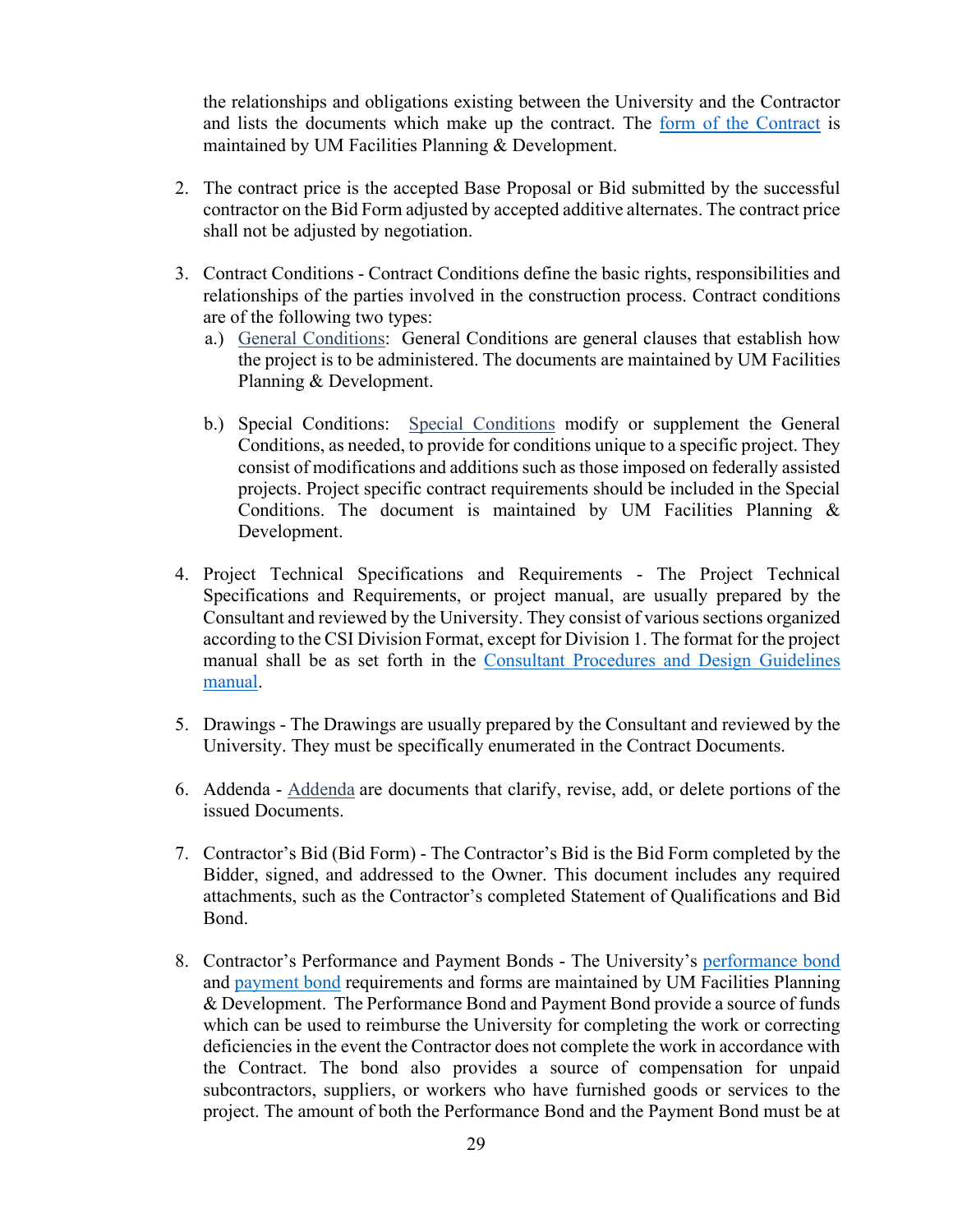least 100 percent of the Contract Price. Bidder Instructions for the Performance Bond and the Payment Bond are in the Information for Proposers or Bidders and in the General Conditions. The bond form is provided to the Contractor by the University.

- 9. [Notice to Proceed](https://uminfopoint.umsystem.edu/media/_layouts/WordViewer.aspx?id=/media/fa/management/facilities/docs/Notice%20to%20Proceed.doc&Source=https%3A%2F%2Fuminfopoint%2Eumsystem%2Eedu%2Fmedia%2Ffa%2FForms%2FAllItems%2Easpx%3FRootFolder%3D%252Fmedia%252Ffa%252Fmanagement%252Ffacilities%252Fdocs%26FolderCTID%3D0x01200002F5CFB8FEDFCA4294F952E1B7C0A0DB%26View%3D%7B63171E52%2D62D7%2D4DBC%2D8829%2DE9803060A17F%7D%26InitialTabId%3DRibbon%252EDocument%26VisibilityContext%3DWSSTabPersistence&DefaultItemOpen=1) The Notice to Proceed is issued after the Contractor has submitted all required Bonds, Insurance, and a signed contract.
- 10. Other exhibits or post-bid adjustments identified in the Contract for Construction
	- a.) The Contractor must provide a List of Subcontractors
	- b.) Roofing System Manufacturer's Certification (if applicable)
	- c.) Post-bid adjustments (if applicable)
	- d.) Certificates of Insurance: The University's insurance requirements are found in the General Conditions. The contractor must provide the required certificates of insurance.
- 11. Advertisement for Bid The Advertisement for Bid is included in the Contract Documents. See Bidding Documents and Requirements above for additional information.
- 12. Information for Bidders The Information for Bidders is included in the Contract Documents. See Bidding Documents and Requirements above for additional information.
- 13. Change Orders (issued after execution of the Contract for Construction [Change](https://uminfopoint.umsystem.edu/media/_layouts/WordViewer.aspx?id=/media/fa/management/facilities/docs/Change%20order%20form.doc&Source=https%3A%2F%2Fuminfopoint%2Eumsystem%2Eedu%2Fmedia%2Ffa%2FForms%2FAllItems%2Easpx%3FRootFolder%3D%252Fmedia%252Ffa%252Fmanagement%252Ffacilities%252Fdocs%26FolderCTID%3D0x01200002F5CFB8FEDFCA4294F952E1B7C0A0DB%26View%3D%7B63171E52%2D62D7%2D4DBC%2D8829%2DE9803060A17F%7D%26InitialTabId%3DRibbon%252EDocument%26VisibilityContext%3DWSSTabPersistence&DefaultItemOpen=1)  [Orders](https://uminfopoint.umsystem.edu/media/_layouts/WordViewer.aspx?id=/media/fa/management/facilities/docs/Change%20order%20form.doc&Source=https%3A%2F%2Fuminfopoint%2Eumsystem%2Eedu%2Fmedia%2Ffa%2FForms%2FAllItems%2Easpx%3FRootFolder%3D%252Fmedia%252Ffa%252Fmanagement%252Ffacilities%252Fdocs%26FolderCTID%3D0x01200002F5CFB8FEDFCA4294F952E1B7C0A0DB%26View%3D%7B63171E52%2D62D7%2D4DBC%2D8829%2DE9803060A17F%7D%26InitialTabId%3DRibbon%252EDocument%26VisibilityContext%3DWSSTabPersistence&DefaultItemOpen=1) are modifications to the Contract made after the Contract is executed.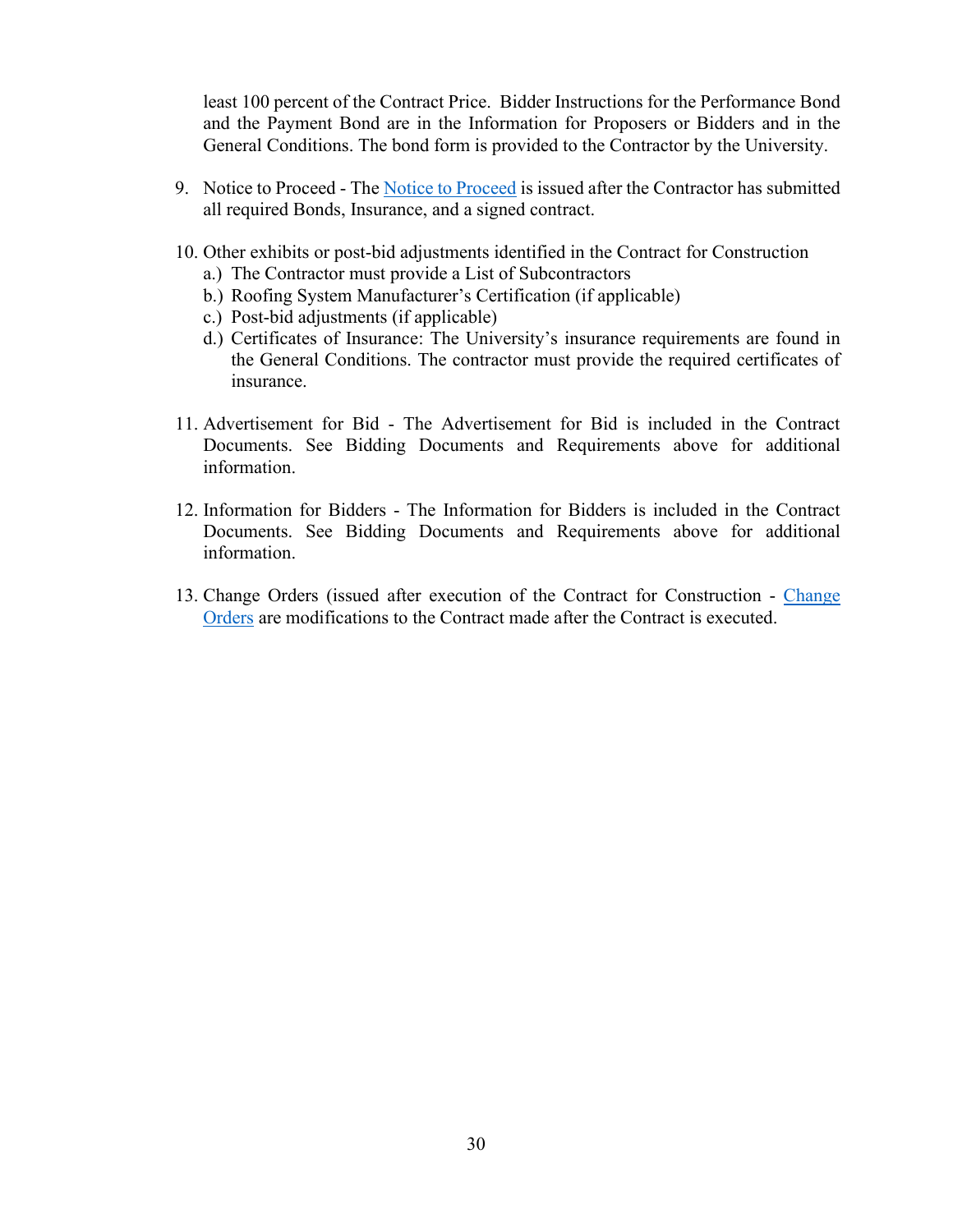## <span id="page-32-0"></span>**Chapter 7: Construction Phase Responsibilities**

After the construction contract is awarded and executed, the management role of the UM PM changes.

- I. PM transfers project to CPM.
- II. PM is no longer responsible for primary client contact.
- III. PM participates in construction issues at the request of Construction Management.
- IV. At PM's discretion, or if requested by CPM, PM attends project coordination meetings.
- V. PM must be prepared to assist CPM in understanding why certain decisions or choices were made in the design phase.
- VI. PM approves all design related change orders. The approval is to ensure the modification does not extend beyond the scope approved by the Board of Curators and confirms the change doesn't conflict with the project's program, function or adopted codes the CPM is unaware of.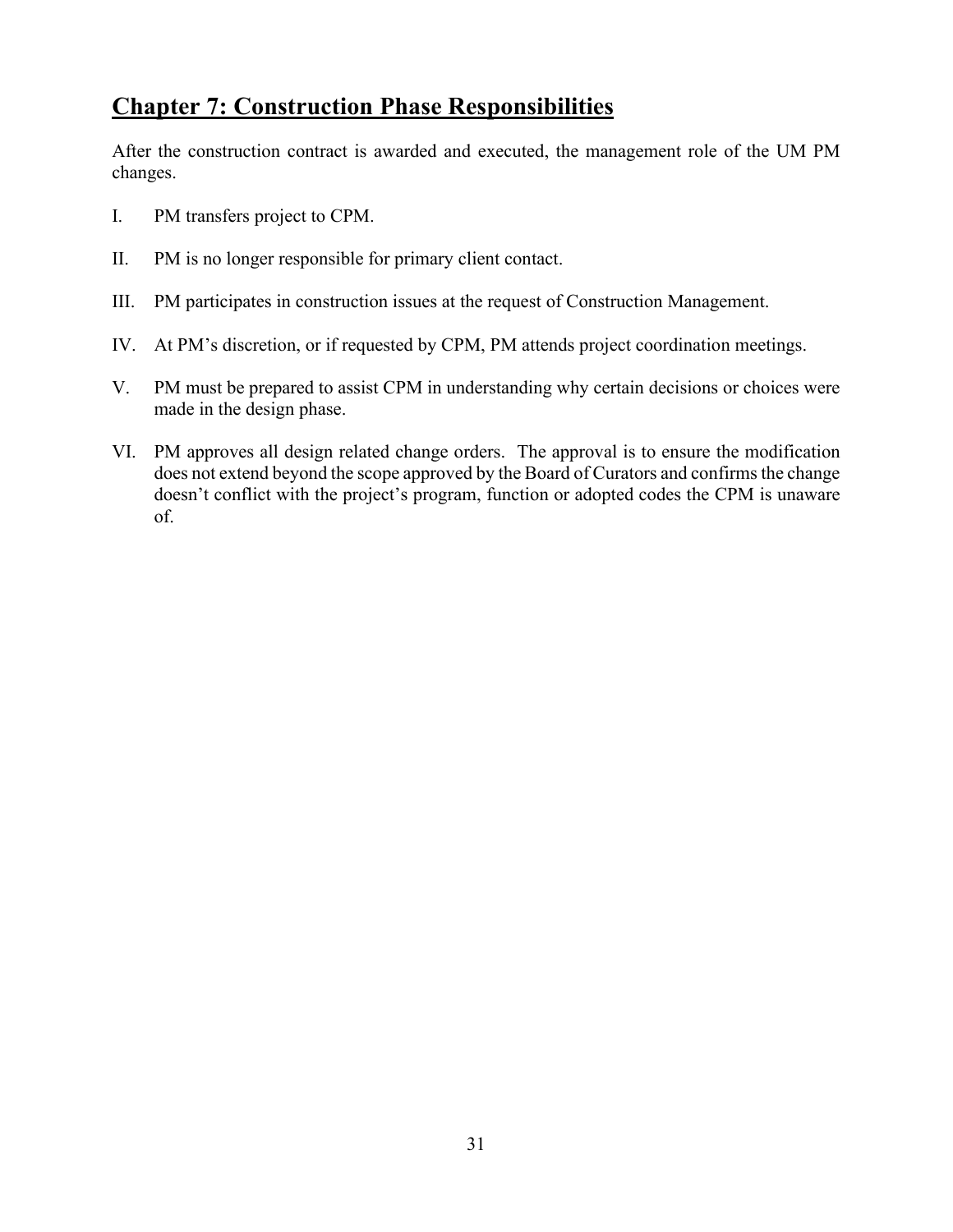## <span id="page-33-0"></span>**Appendix A: Responsibility Matrices**

**[System & Campus Responsibility Matrix](https://uminfopoint.umsystem.edu/media/fa/management/facilities/docs/Responsibility%20Matrix%20System%20vs%20Campus.pdf)**

**[PM & CPM Responsibility Matrix](https://collaborate.umsystem.edu/sites/fpd/public/docs/Responsibility%20Matrix%20PM%20vs%20CPM.pdf)**